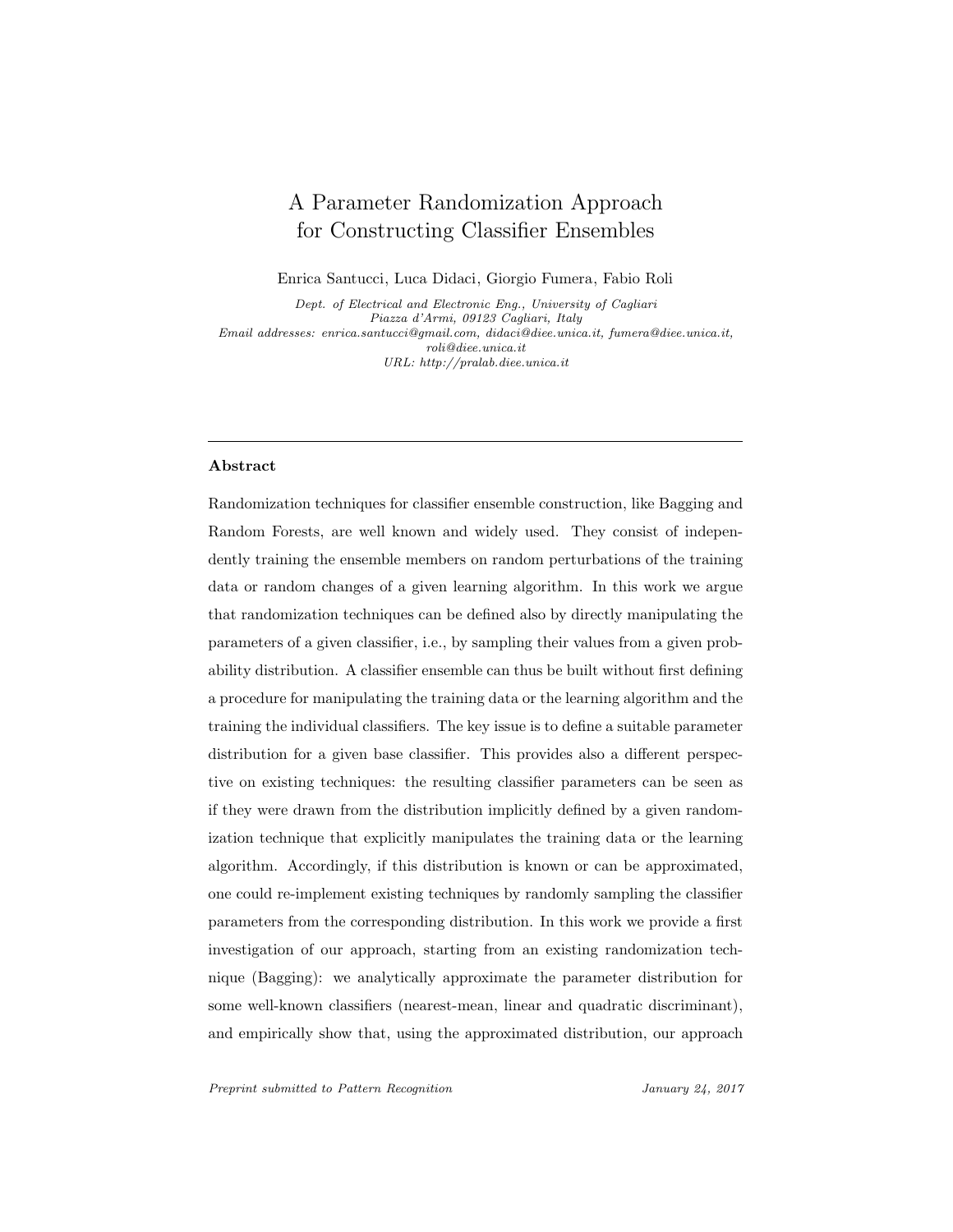provides ensembles very similar to Bagging. We also give a first example of the definition of a novel randomization technique based on our approach. Keywords: Multiple classifier systems, Ensemble construction techniques, Randomization, Bagging

#### 1. Introduction

Ensembles methods have become a state-of-the-art approach for classifier design [1, 2]. Among them, ensemble construction techniques based on randomization are well-known and widely used. The main randomization techniques are Bagging [5], the Random Subspace Method [3], Random Forests [4], and the more recent Rotation Forests [6]. Randomization techniques have been formalized in [4] as independently learning several individual classifiers using a given learning algorithm, after randomly manipulating the training data or the learning algorithm itself. For instance, in Bagging each base classifier is trained on a bootstrap replicate of the original training set; in the Random Subspace Method, each classifier is trained using a random subset of the original features; Random Forests (ensembles of decision trees) combine the bootstrap sampling of the original training set with a random selection of the attribute of each node, among the most discriminative ones.

The main effect of randomization techniques, and in particular Bagging, is generally believed to be the reduction of the variance component of the expected misclassification probability of a base classifier. Accordingly, such techniques are particularly effective for unstable classifiers, i.e., classifiers that exhibit large changes in their output as a consequence of small changes in the training set. Decision trees and neural networks are well-known examples of unstable classifiers, as opposed, e.g., to the nearest neighbor classifier [5]. It is worth noting that randomization techniques are parallel ensemble construction techniques, as opposed to another state-of-the-art approach, boosting, which is a sequential one [7].

In this work we propose a new approach for defining randomization tech-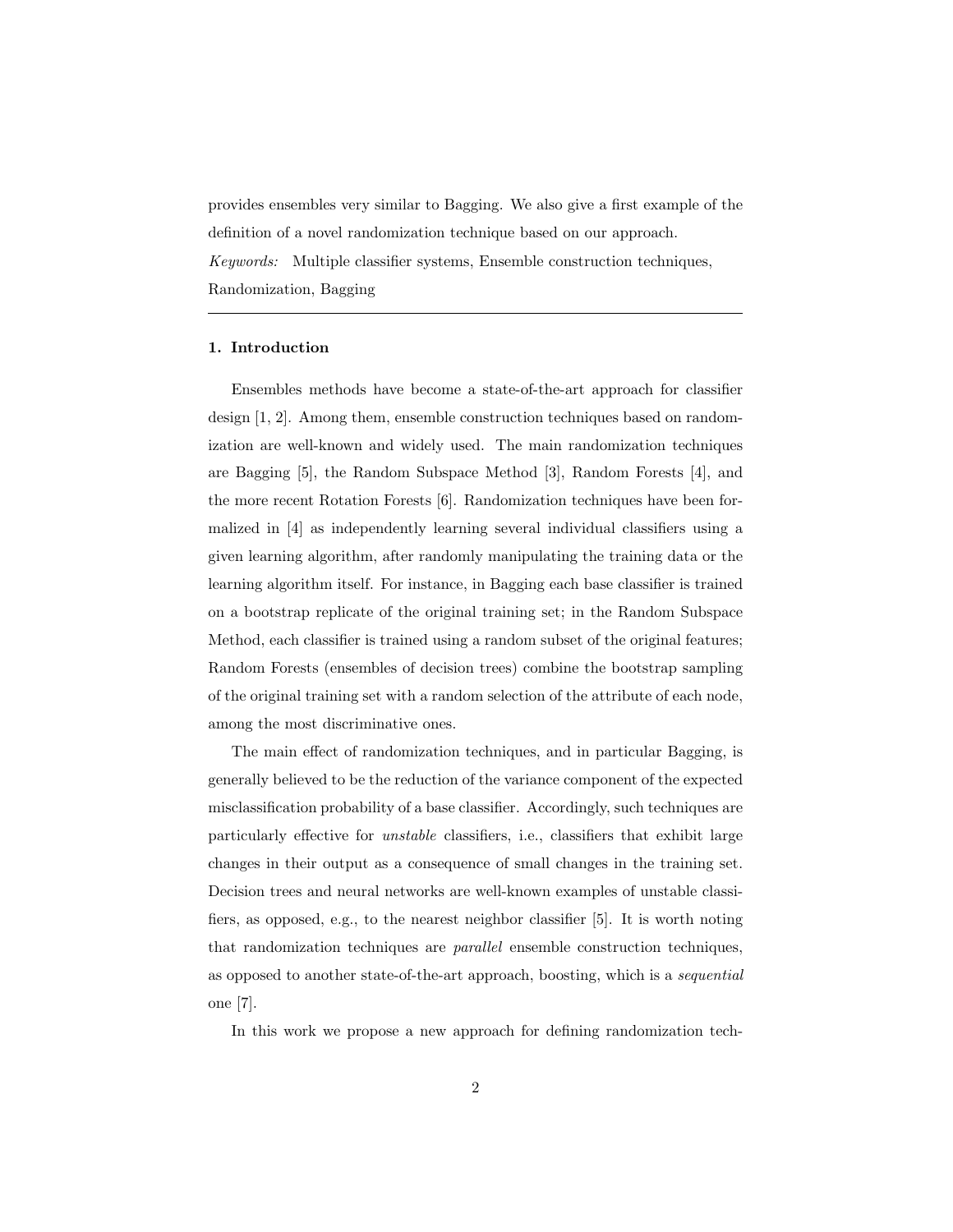niques, inspired by the fact that existing ones can be seen as implicitly inducing a probability distribution on the parameters of the base classifier at hand. Accordingly, we propose that new randomization techniques can be obtained by directly defining a *suitable* probability distribution on the parameters of a given classifier; a classifier ensemble can therefore be built simply by randomly sampling the parameter values of its members, without actually manipulating the training data nor running any learning algorithm.

Our approach also provides a different perspective on existing randomization techniques. If their underlying parameter distribution is known, or can be approximated, one could build a classifier ensemble as described above, without running the corresponding procedure for manipulating the training data or modifying (and anyway running) the chosen learning algorithm.

As mentioned above, the key issue of our approach is to define a suitable probability distribution on the parameters of a given base classifier, i.e., capable of providing an advantageous trade-off, in terms of the ensemble performance, between accuracy and diversity of the resulting classifiers. Since this is not a straightforward task, and to our knowledge no previous work investigated the distribution of classifier parameters induced by randomization techniques, in this paper we make a first step by starting from the analysis of the distribution induced by one of the most popular techniques, Bagging. To this aim, we consider base classifiers and learning algorithms whose distribution induced by Bagging can be analytically approximated: two linear classifiers (nearest mean and linear discriminant analysis), and the quadratic classifier. To evaluate the accuracy of our approximation, we compare the empirical parameter distribution produced by Bagging with the one obtained by our model, on artificial and real-world data sets. Based on these results, we also give a first example of a new randomization technique that can be defined based on our approach, by modifying the distribution induced by Bagging on the same classifiers above.

The rest of this paper is structured as follows. In Sect. 2 we provide the necessary details about Bagging. Our approach is then presented in Sect. 3, where the three base classifiers mentioned above are also described. In Sect. 4 we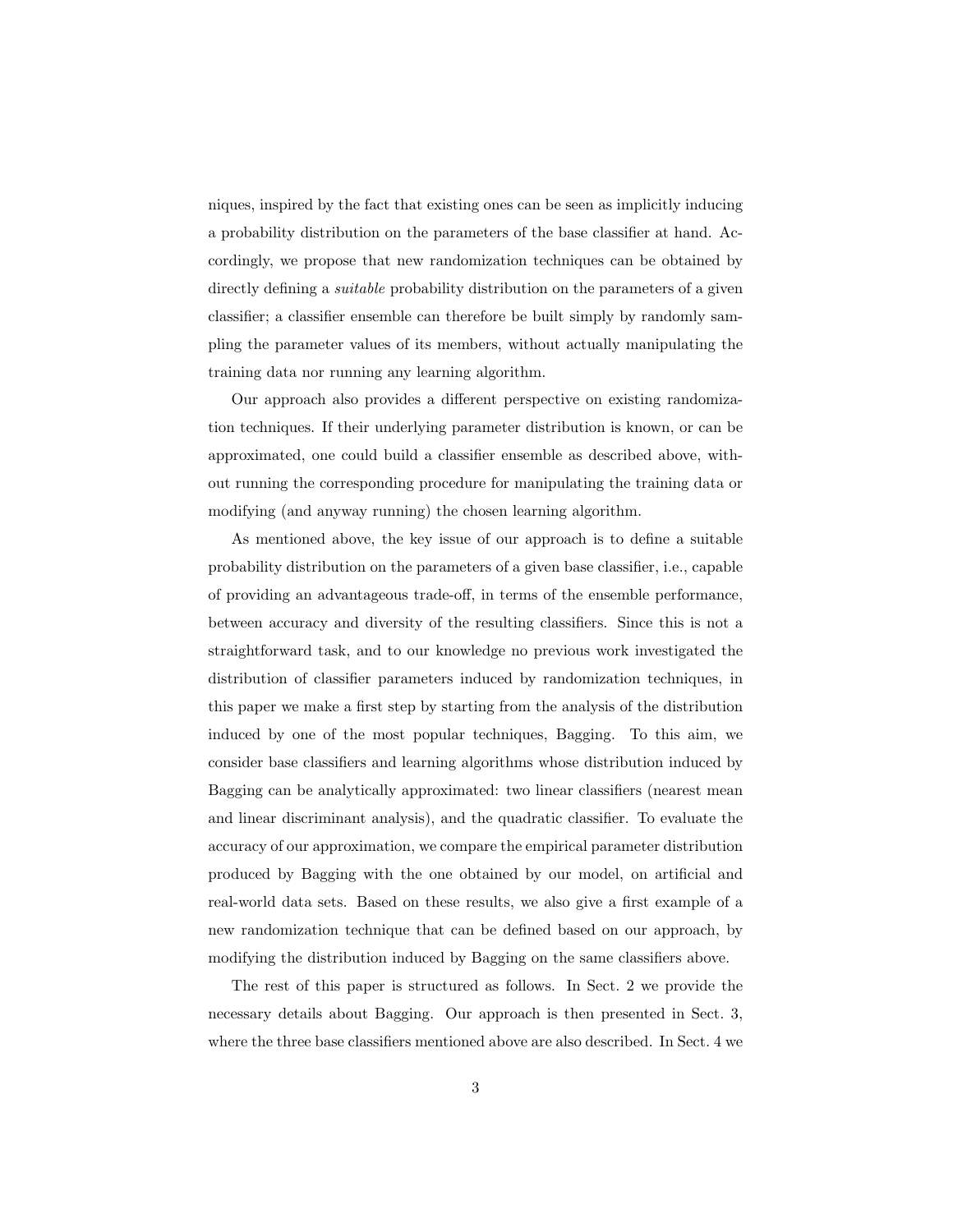develop an analytical model of the parameter distribution induced by Bagging on such classifiers. Experimental results are reported in Sect. 5. We conclude this paper by discussing limitations and possible extension of our work, in Sect. 6.

## 2. Background

The notation used in this paper is summarized in Table ??. Throughout the paper we shall use...

Randomization techniques for ensemble construction can be formalized as follows [4]. Given a feature space  $\mathcal{X} \subseteq \mathbb{R}^d$ , a set of class labels  $\mathcal{Y}$ , a training set  $T = \{(x_i, y_i)\}_{i=1}^n$ , where  $x \in \mathcal{X}$  and  $y \in \mathcal{Y}$ , and a learning algorithm  $\mathcal{L}$ , a randomization technique independently learns N different base classifiers  $h_j(\cdot;\theta_j) : \mathcal{X} \to \mathcal{Y}, \ j = 1,\ldots,N, \text{ by repeatedly calling } \mathcal{L}, \text{ where } \theta_1,\ldots,\theta_N$ are independent and identically distributed (i.i.d.) instances of some random variable Θ.

In practice, the above idea can be implemented by introducing some randomness to the training process of the individual classifiers, i.e., either in the training data or in the learning algorithm, or both. As an example, we focus here on the popular Bagging technique. It has been originally devised for regression tasks, with the aim of reducing the variance component of the expected error (mean squared error) of a given regression algorithm [5]. In the same work it has also been extended to classification algorithms. According the above formalization, in the case of Bagging the random variable  $\Theta$  is associated to the bootstrap sampling procedure; accordingly, its values correspond to the possible bootstrap replicates  $T^*$  of the original training set  $T$  of size  $n$ , obtained by randomly drawing with replacement  $n$  instances from it (hence the name, which is an acronym for "bootstrap aggregating"). Therefore, each base classifier  $h_i$ ,  $j = 1, \ldots, N$ , is learned on a bootstrap replicate  $T_j^*$ , and can be also denoted as  $h_j(\cdot; T_j^*)$ . The ensemble prediction is usually obtained by majority voting. For base classifiers that output a real-valued score, simple averaging can also be used.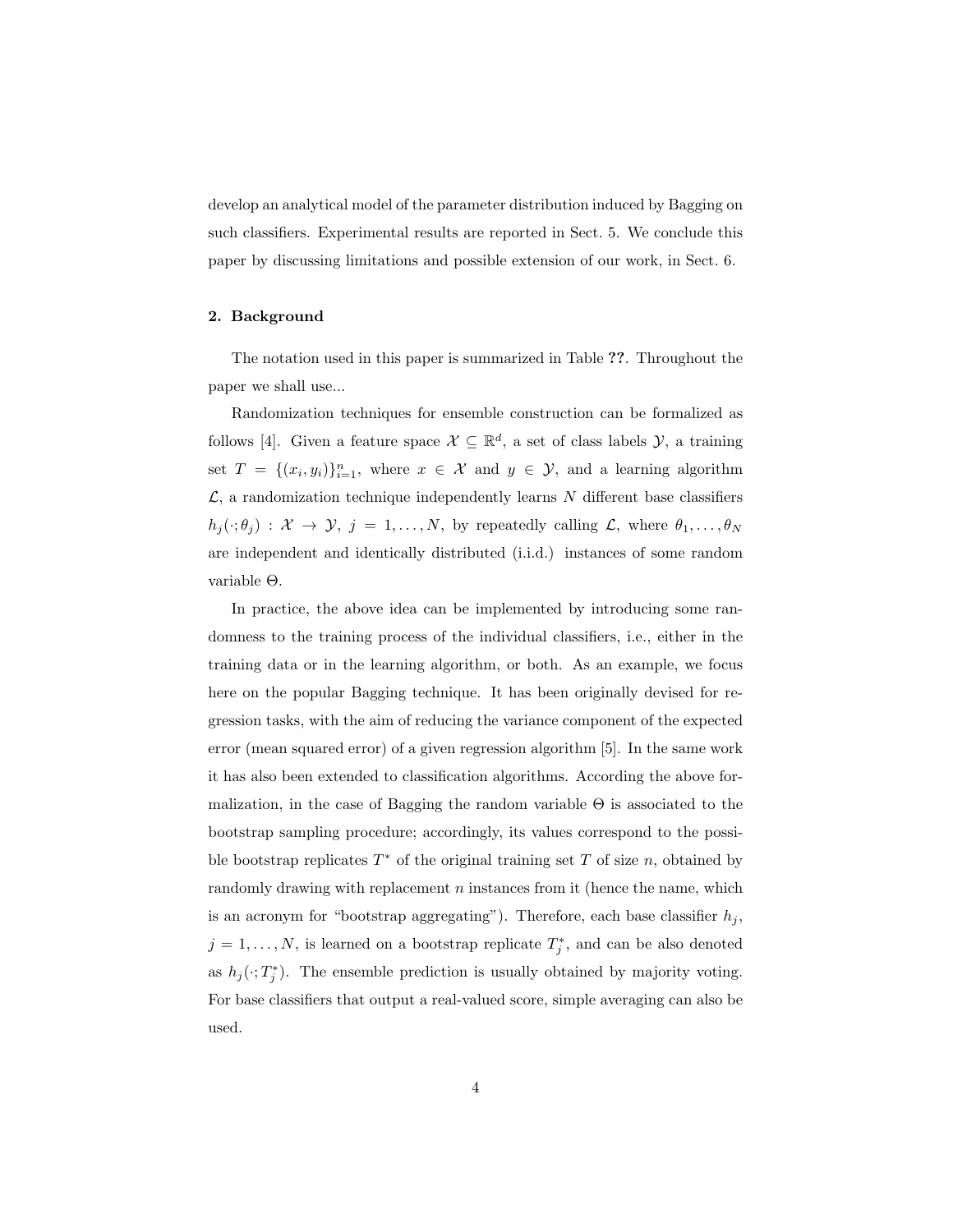As the ensemble size  $N$  increases, its output approaches the asymptotic Bagging prediction. If majority voting is used, for an input instance  $x$  the asymptotic Bagging prediction is the class label  $y^*$  defined as:

$$
y^* = \arg\max_{y \in \mathcal{Y}} \mathbb{P}[h(\mathbf{x}; T^*) = y] \tag{1}
$$

Several authors (e.g.,  $[5, 8, 9]$ ) have shown that ensembles of 10 to 25 "bagged" classifiers attain a performance very similar to the one of larger ensembles, and thus of the asymptotic Bagging. This is a useful, practical guideline to attain a trade-off between computational (both space and time) complexity and classification performance.

Since [5], Bagging is known to be effective especially for unstable classifiers. Well-known examples of unstable classifiers are decision trees and neural networks. In particular, several authors have observed that Bagging tends to reduce the variance component of the expected loss (usually, the misclassification probability) of a given base classifier [10, 11]. Other explanations of Bagging have also been proposed; for instance, in [12] it has been argued that Bagging equalizes the influence of training instances, and thus reduces the influence of outliers; this is due to the fact that every instance in  $T$  has a probability approximately equal to 0.632 of appearing in a bootstrap replicate, and thus each outlier is present on average only in 63% of bootstrap replicates.

A thorough analysis of the stabilizing effect of Bagging has been carried out in [8, 13] for two widely used linear classifiers: the Linear Discriminant and the Nearest Mean Classifier. In these works it was pointed out that the degree of instability of a given classifier depends also on the training set size: the smaller the training set, the higher the instability, which in turn leads to a worse classification performance. In particular, the above linear classifiers turned out to exhibit a very unstable behavior (and thus a maximum of the generalization error) for critical values of the training set size  $n$  around the number of features d, and Bagging was capable of improving their performance only under this condition.

With regard to our approach to the development of new randomization tech-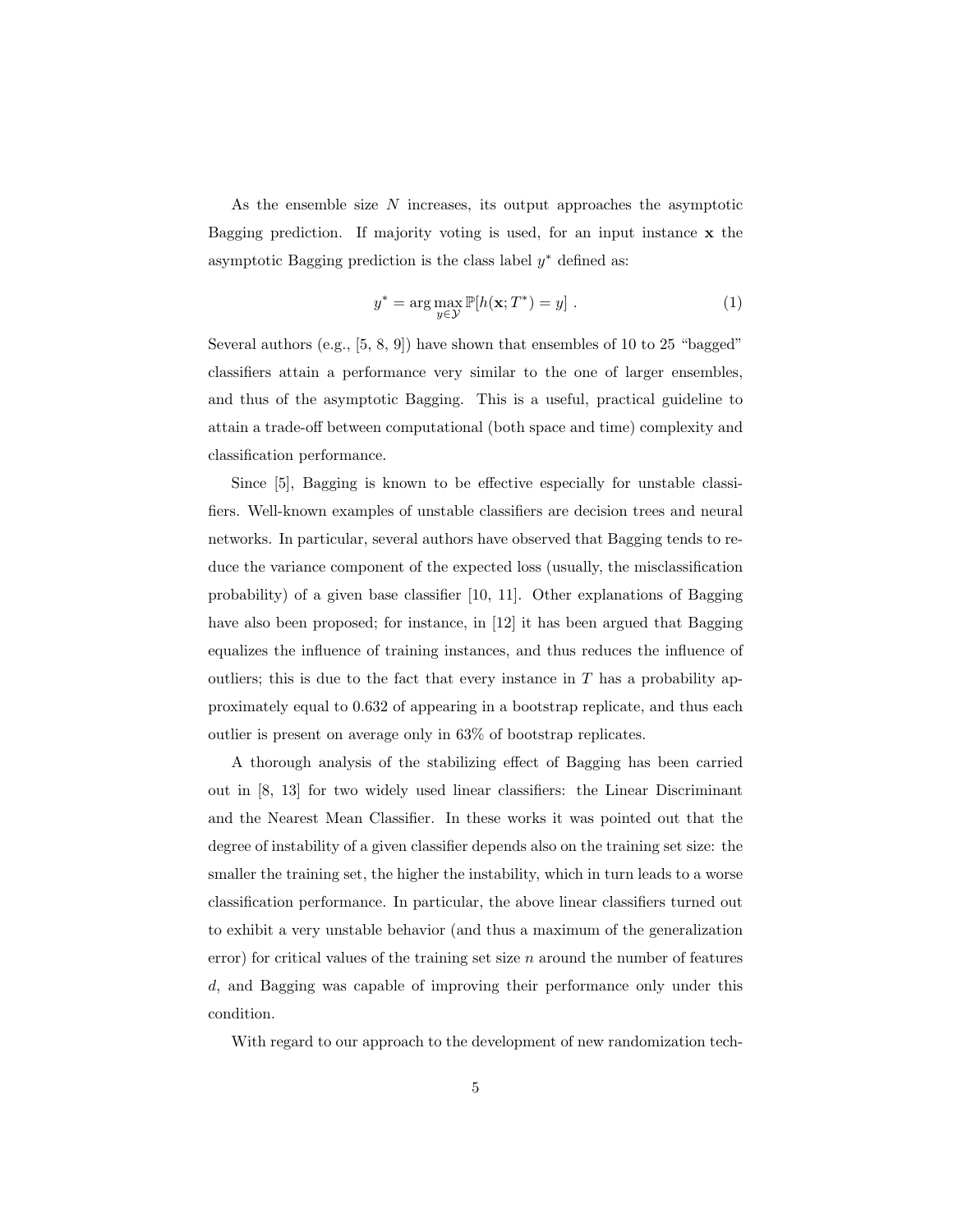niques, we point out that useful insights on the definition of suitable parameter distributions could be provided by the study of the distributions induced by existing techniques, like Bagging.

## 3. A parameter randomization approach for ensemble construction

Consider a given classification algorithm, e.g., a linear classifier with discriminant function  $\mathbf{w}^\top \cdot \mathbf{x} + w_0$  implemented as the linear discriminant classifier (LDC), or a neural network trained with the back-propagation algorithm. Let  $\psi$ denote the parameters that are set by its learning algorithm  $\mathcal{L}$ , e.g., the coefficients of a linear classifier (in this case,  $\psi = (\mathbf{w}, w_0)$ ), or the connection weights of a neural network.

Consider now any given randomization technique R (e.g., Bagging), defined by some manipulation procedure of the training set or of  $\mathcal{L}$ . The classifiers of an ensemble of size N obtained using R can be denoted as  $h_1(\mathbf{x}; \psi(\theta_1)),$  $\ldots, h_N(\mathbf{x}; \psi(\theta_N))$ , where  $\theta_j, j = 1, \ldots, N$ , denote N i.i.d. realizations of the random variable  $\Theta$  associated to R, and the  $\psi(\theta_i)$ 's denote the parameters of the corresponding classifiers, where we explicitly point out their dependence on the  $\theta_j$ 's. For instance, if Bagging is applied to a linear classifier,  $\psi(\theta_j)$ denotes the coefficients  $(\mathbf{w}_j, w_{0,j})$  obtained by the chosen learning algorithm (e.g., LDC) on a bootstrap replicate  $T_j^*$  of the original training set. In the above setting, the parameters  $\psi(\theta_j)$  can be seen as i.i.d. realizations of a random variable  $\Psi = \Psi(\Theta)$ , whose distribution is implicitly defined by the considered randomization technique R and learning algorithm  $\mathcal{L}$ , and is parametrized by the training set at hand. Accordingly, we write such a distribution as  $\mathbb{P}_{R,\mathcal{L}}[\Psi]$ . Note that also the realizations  $\psi(\theta_i)$  are i.i.d. because they are functions of i.i.d. realizations of Θ.

A first consequence of the above formalization is that it enables an alternative procedure for constructing a classifier ensemble using a known technique R, in the case when the distribution  $\mathbb{P}_{R,\mathcal{L}}[\Psi]$  is known or can be approximated. The traditional procedure  $[4]$  is to run  $\mathcal L$  for N times on (possibly perturbed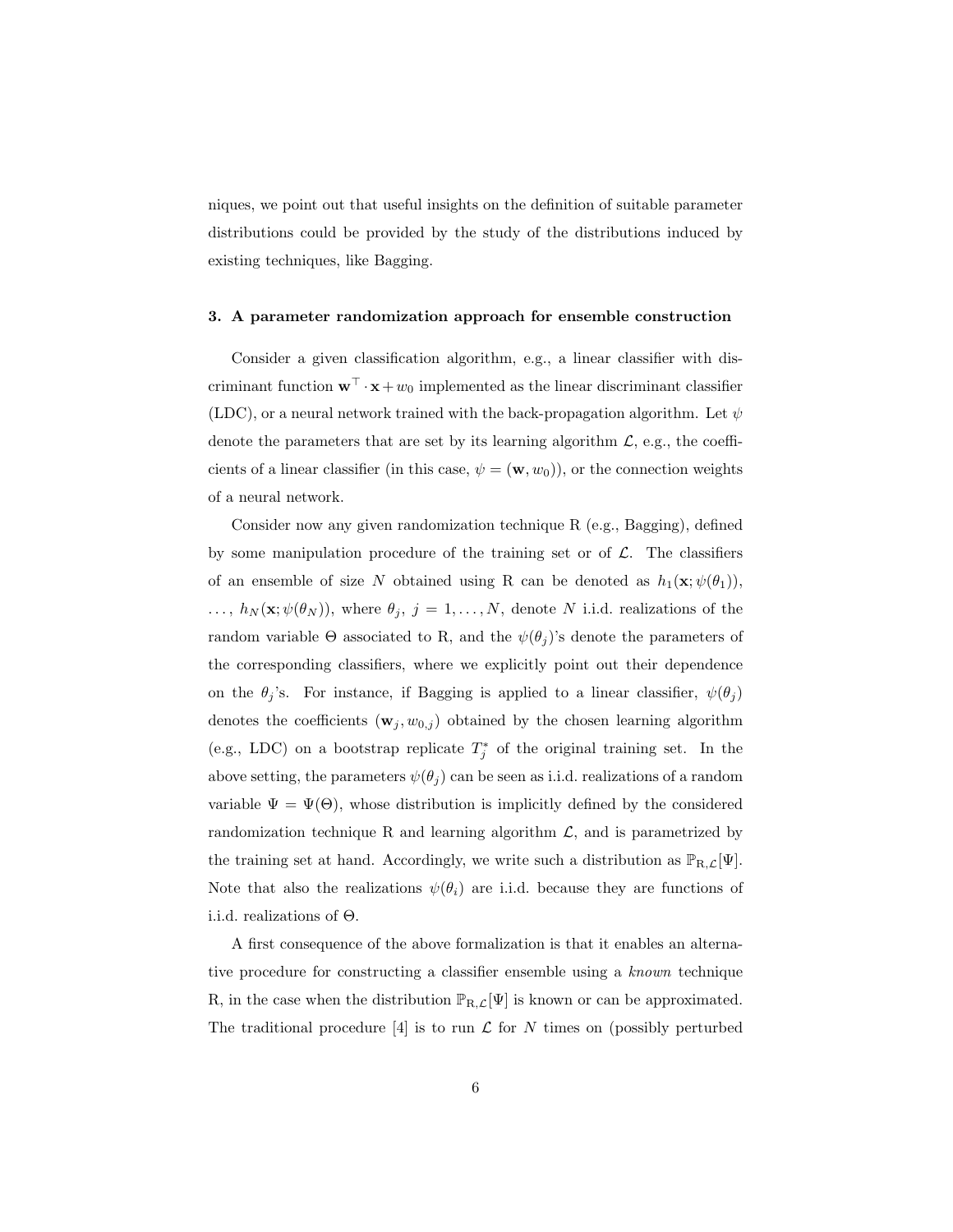versions of) the training set (e.g., in the case of Bagging, on bootstrap replicates of the original training set), or on a modified version of  $\mathcal{L}$ , according to R. The alternative procedure is to independently draw N i.i.d. realizations  $\psi_1, \ldots, \psi_N$ of the classifier parameters by sampling from  $\mathbb{P}_{R,\mathcal{L}}[\Psi].$  In this case, no manipulation of the training set is actually carried out, as well as no run of the learning algorithm. For instance, if one wants to build an ensemble of LDCs using Bagging, the distribution  $\mathbb{P}_{R,\mathcal{L}}[\Psi]$  should be modelled based on the analysis of the coefficients  $\psi = (\mathbf{w}, w_0)$  of a LDC trained on bootstrap replicates of a given training set, and on the training data at hand (a detailed example will be given in Sect. 4). A possible advantage of this approach is a lower processing time for ensemble construction.

More interestingly, the above formalization suggests a different approach for developing *novel* randomization techniques, alternative to the definition of a given procedure for manipulating the training data or modifying  $\mathcal{L}$ , and then to run  $\mathcal L$  to obtain each ensemble member. This approach consists in directly defining a suitable distribution  $\mathbb{P}_{\mathcal{L}}[\Psi]$ , not related to any actual procedure R for manipulating the training data or the learning algorithm. one can then build the ensemble members by sampling from such a distribution the corresponding parameter values, without carrying out any training procedure. As pointed out in section1, this approach translates the requirement of defining an effective procedure (in terms of ensemble performance) for manipulating the training data or the learning algorithm, into defining a suitable distribution  $\mathbb{P}_{\mathcal{L}}[\Psi]$ . This task is not straightforward, for several reasons.

One reason is that different distributions should be defined for base classifiers characterized by different parameters (e.g., decision trees and neural networks). This does not happen for several techniques based on the traditional approach, instead, like Bagging and the Random Subspace Method, which consist in manipulating only the training data, and can therefore be applied to any base classifier. On the other hand, a technique like the Random Forest is specific to decision trees. Another reason is that understanding the joint effect of the parameter values of a given classifier (e.g., the connection weights of a neural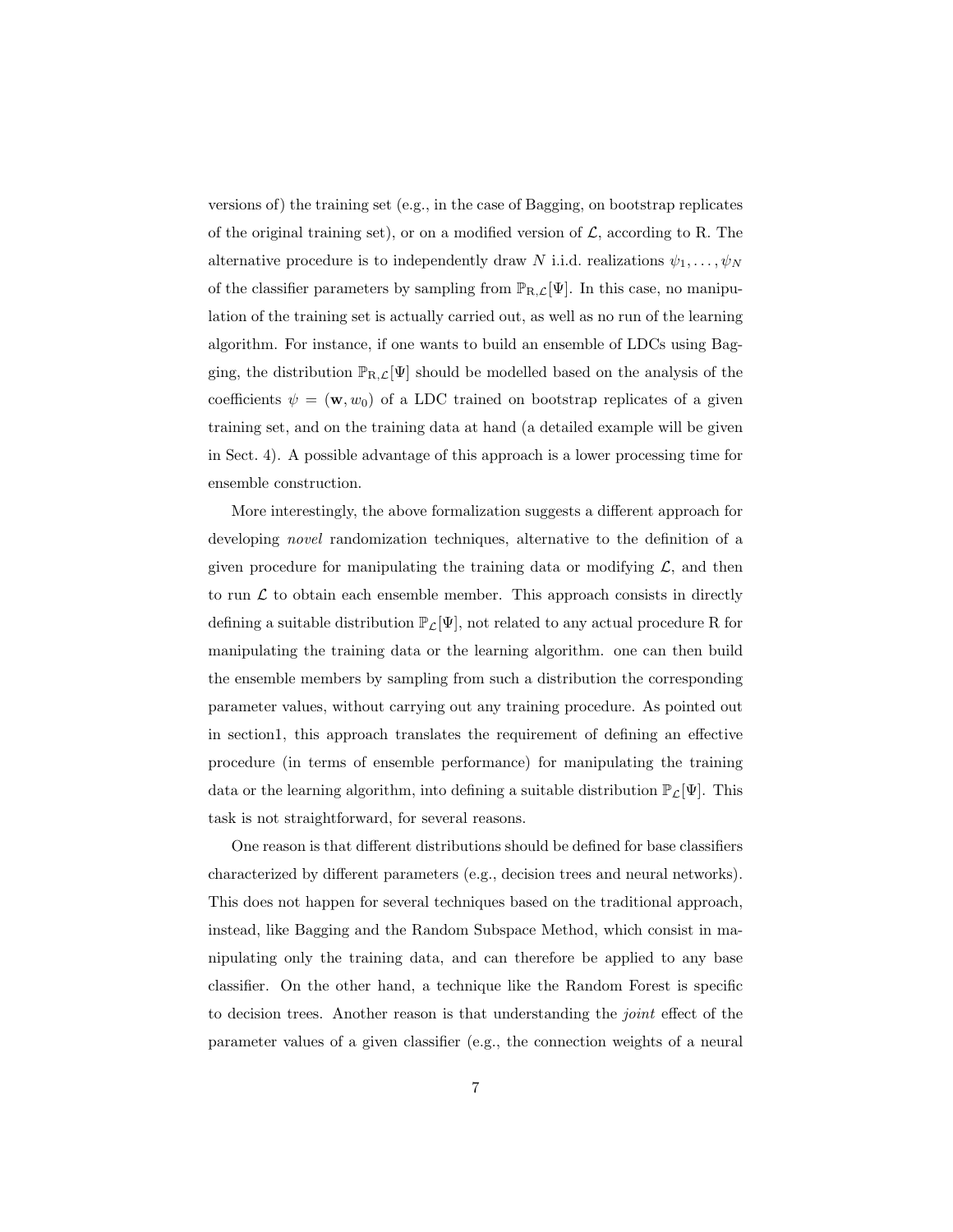network) on its performance, and on the performance of an ensemble of such classifiers, can be very difficult.

Accordingly, in this work we chose to investigate our approach starting from the analysis of the parameter distribution induced on a given classifier by a randomization technique defined according to the traditional approach, i.e., by an explicit manipulation procedure of training data or of the learning algorithm. The reason is that the results of such an analysis could provide useful insights on the characteristics of a suitable distribution should exhibit, as mentioned at the end of Sect. 2. To this aim, we focus on the popular Bagging technique, and consider three base classifiers and the corresponding learning algorithms for which an analytical approximation of the corresponding parameter distributions is feasible. The chosen classifiers are summarized in Sect. 4.1.

## 4. Analytical study of the parameter distribution of "bagged" classifiers

In this section we present our analytical study of the parameter distribution of the training sets obtained by Bagging.

With no loss of generality, we consider a two-class problem, with class labels  $\mathcal{Y} \in \{+1, -1\}$ . The results can be easily extended to multi-class problems. For the sake of simplicity, we assume that the training set  $T$  contains the same number *n* of instances from both classes:  $T = \{(\mathbf{x}_i, +1)\}_{i=1}^n \bigcup \{(\mathbf{x}_i, -1)\}_{i=n+1}^{2n}$ . The analytical results are very similar when the above assumption does not hold. We also make the usual assumption that training instances are i.i.d. To enable analytical derivations, we consider Gaussian class-conditional distributions. We then show in Sect. 4.6 how our results can be generalized to the case of non-Gaussian, and even unknown distributions.

In the following we shall use Greek letters to denote the parameters of the probability distributions, and Roman letters for other quantities, including estimated distribution parameters (statistics); vectors in Roman letters will be written in bold. For a given statistic **a** estimated from  $T$  (e.g., the sample mean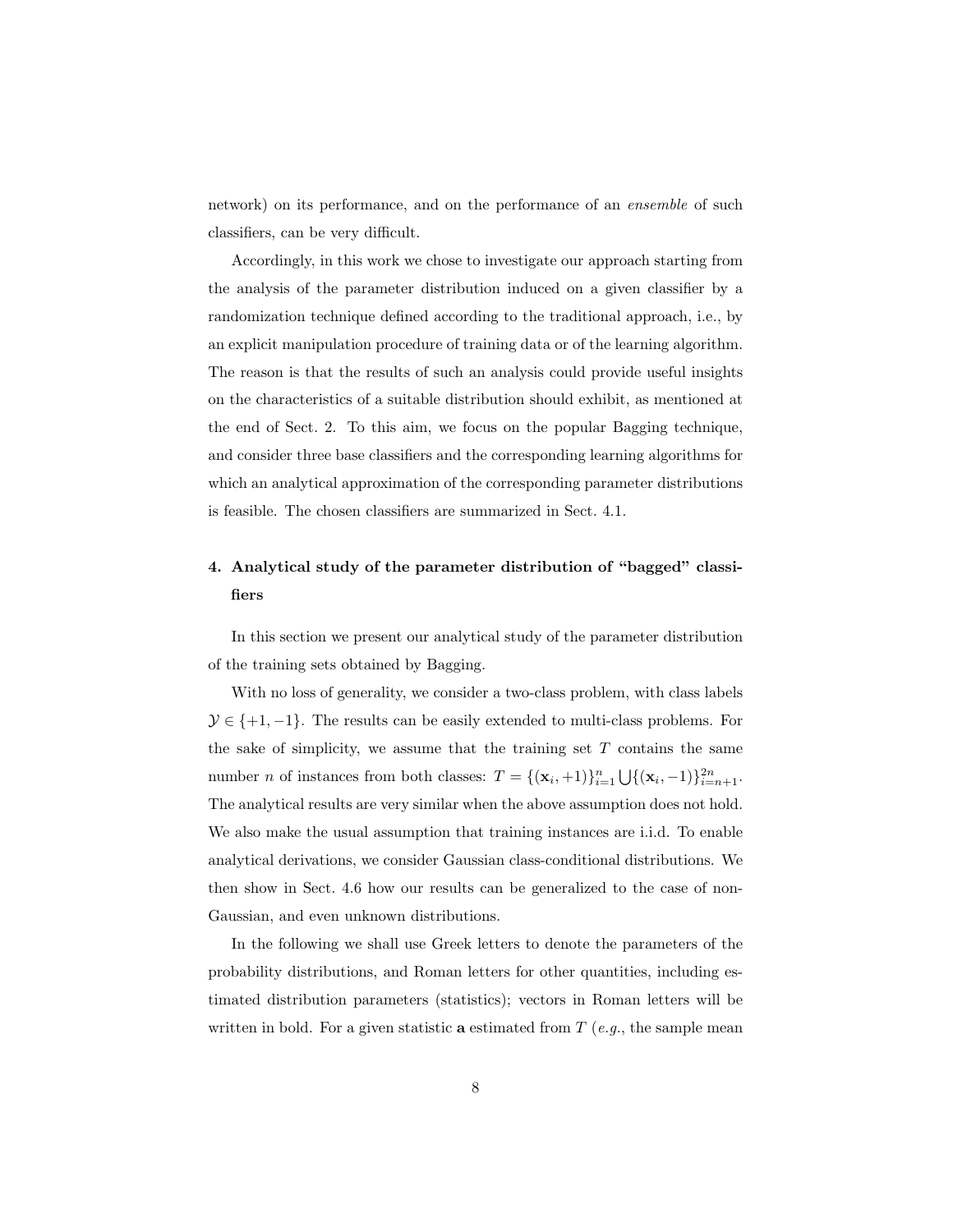of class +1), we shall denote by  $\mathbf{a}^*(j)$ ,  $j = 1, ..., N$ , its bootstrap replicates, and with  $a^*$  the corresponding random variable.

We denote by  $\mathbf{m}_1 = (m_{1,1}, \ldots, m_{1,d})^\top$  and by  $\mathbf{S}_1$  the maximum likelihood estimates of the mean  $\mu_1$  and covariance matrix  $\Sigma_1$  of class  $+1$ , *i.e.*:

$$
\mathbf{m}_1 = \frac{1}{n} \sum_{i=1}^n \mathbf{x}_i, \qquad \mathbf{S}_1 = \frac{1}{n-1} \sum_{i=1}^n (\mathbf{x}_i - \mathbf{m}_1) (\mathbf{x}_i - \mathbf{m}_1)^\top. \tag{2}
$$

We denote the analogous quantities for class  $-1$  by  $m_2$  and  $S_2$ .

In our derivations four random variables play the main role: the sample mean  $\mathbf{m}_k^*$  and the sample covariance matrix  $\mathbf{S}_k^*$  of the bootstrap replicates of T,  $k = 1, 2.$ 

Since the sample mean of  $n$  i.i.d. instances drawn from a multivariate Gaussian  $\mathcal{N}(\mu, \Sigma)$  follows the distribution  $\mathcal{N}(\mu, \frac{1}{n}\Sigma)$ , according to the results in [14] we can approximate the distribution of  $\mathbf{m}_k^*$ ,  $k = 1, 2$ , with two independent multivariate Gaussian distributions:

$$
\mathcal{N}\left(\mu_k, \frac{1}{n}\Sigma_k\right), \ k = 1, 2. \tag{3}
$$

Note that the above approximation is valid even when the data distribution is non-Gaussian, provided that  $n$  large enough, in virtue of the Central Limit Theorem (CLT). At this purpose, there exists a *heuristic rule* according to which for  $n \geq 30$  the application of the CLT is well justified. In some cases, a smaller value of  $n$  is enough, as we shall show in Sect. 5.1.

Beside  $\mathbf{m}_k^*$ , the sample covariance matrix  $\mathbf{S}_k^*$  is a random variable, too. However, it is not easy to analytically solve the problem by considering both mean and covariance matrix as random variables because, as a consequence of Eq. (2), we should consider two dependent random variables  $\mathbf{m}_k^*$  and  $\mathbf{S}_k^*$  and the derivation of the parameter distributions would become very difficult (especially when we will compute the inverse of the covariance matrix).

To further simplify our analysis, we shall approximate the sample covariance matrices of any bootstrap replicate  $T^*(j)$  with the corresponding (constant) covariance matrix of the data distribution:

$$
\mathbf{S}_{k}^{*}(j) \simeq \Sigma_{k}, \ j = 1, \dots, N \tag{4}
$$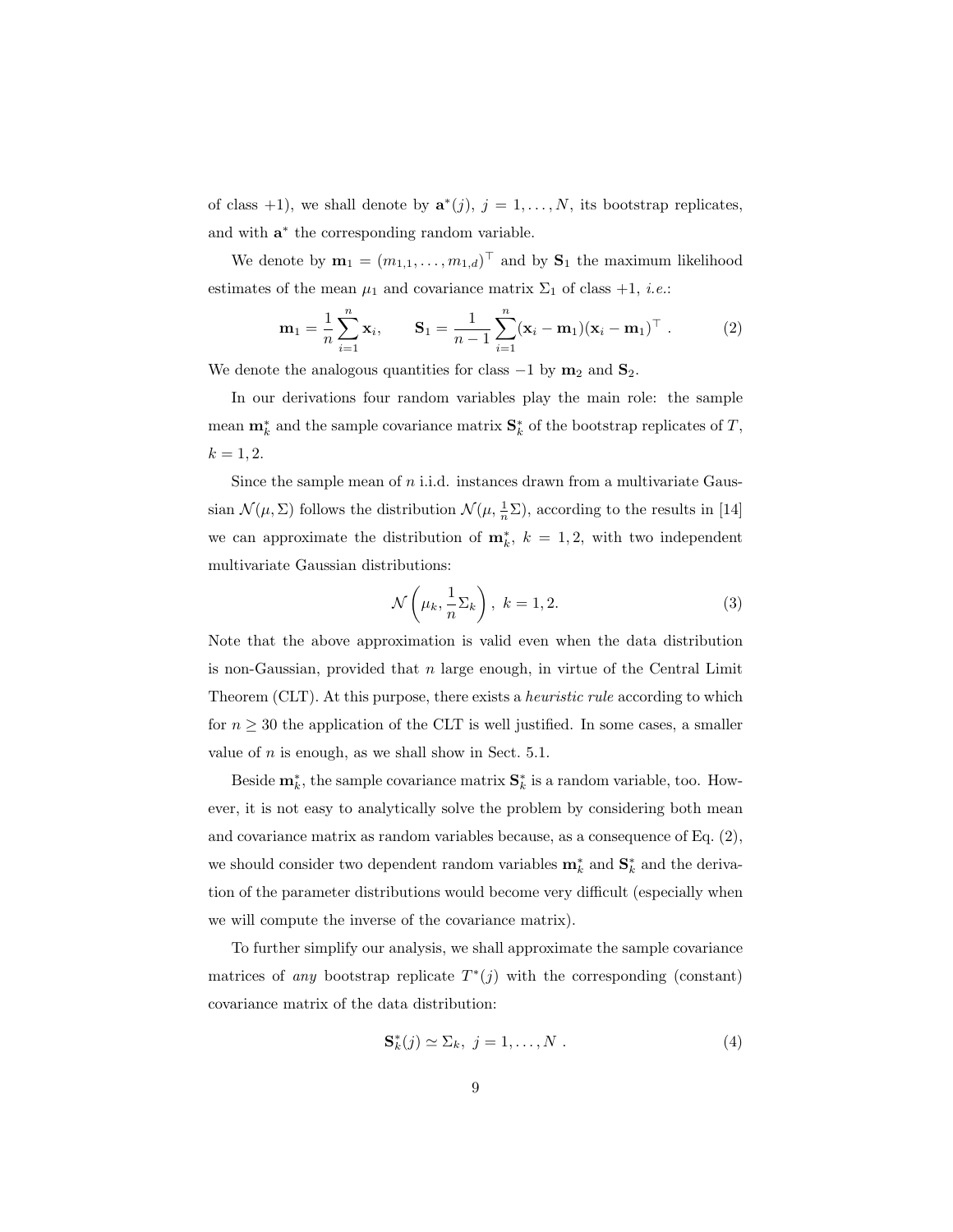We shall evaluate by numerical simulations the accuracy of this approximation in Sect. 5. Accordingly, in our analysis only the  $\mathbf{m}_k^*$ 's are random variables.

Based on the above assumptions and results, in the following subsections we derive the parameter distributions of the classifiers mentioned above, and summarized in Sect. 4.1, under the assumption of Gaussian class-conditional distributions, and under different forms of the covariance matrices  $\Sigma_1$  and  $\Sigma_2$ :

- Case 1: identical covariance matrices, proportional to the identity matrix:  $\Sigma_1 = \Sigma_2 = \sigma^2 \mathbf{I}.$
- Case 2: identical covariance matrices, proportional to the identity matrix but with different diagonal values:  $\Sigma_1 = \Sigma_2 = \Sigma = \vec{\sigma}^2 \mathbf{I}$ , where  $\vec{\sigma} =$  $(\sigma_1^2, \ldots, \sigma_d^2).$
- Case 3: identical covariance matrices having a general form:  $\Sigma_1 = \Sigma_2 = \Sigma$ .
- Case 4: diagonal covariance matrices, different from each other:  $\Sigma_1 = \vec{\sigma}_1^2 I$ ,  $\Sigma_2 = \vec{\sigma}_2^2 I$  such that  $\vec{\sigma}_1 \neq \vec{\sigma}_2$ ,  $\vec{\sigma}_1^2 = (\sigma_{1,1}^2, \ldots, \sigma_{1,d}^2), \vec{\sigma}_2^2 = (\sigma_{2,1}^2, \ldots, \sigma_{2,d}^2)$ .

We finally consider in Sect. 4.6 the most general case of non-Gaussian or unknown data distribution.

#### 4.1. Base classifiers

Here we summarize the three base classifiers considered in this work considering their "ideal" discriminant function, *i.e.*, written in terms of the true parameters of the underlying data distribution. For the sake of simplicity we only consider the case of identical class priors. All such classifiers provide the optimal discriminant function (either asymptotically with respect to training set size, or in the ideal case when the data distribution is known) when the classconditional distributions are Gaussian, under different forms of the covariance matrices of the two classes. This fact makes it easier to analytically derive the parameter distributions of the corresponding "bagged" classifiers.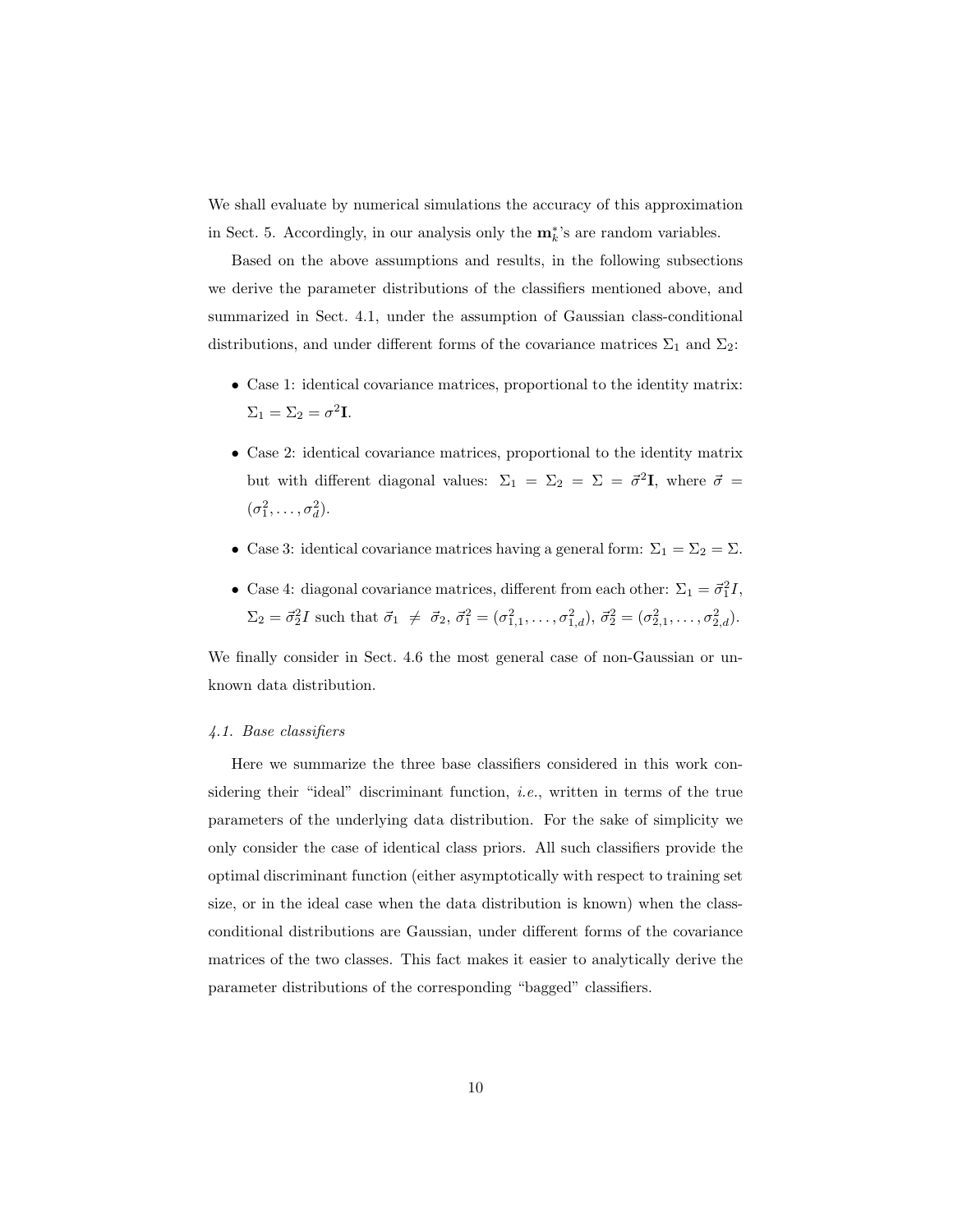Nearest-mean classifier (NMC). This is a linear classifier whose discriminant function is defined as:

$$
g(\mathbf{x}) = \mathbf{w}^{\top} \cdot (\mathbf{x} - \mathbf{x}_0) , \qquad (5)
$$

where

$$
\mathbf{w} = \mu_1 - \mu_2, \quad \mathbf{x}_0 = \frac{1}{2}(\mu_1 + \mu_2) \ . \tag{6}
$$

This is the optimal classifier, if the class-conditional distributions are Gaussian and  $\Sigma_1 = \Sigma_2 = \sigma^2 \mathbf{I}$ .

Linear Discriminant Classifier (LDC). The LDC is another well-known linear classifier. Its discriminant function is equal to (5), where:

$$
\mathbf{w} = \Sigma^{-1}(\mu_1 - \mu_2), \quad \mathbf{x}_0 = \frac{1}{2}(\mu_1 + \mu_2) , \qquad (7)
$$

and  $\Sigma = \frac{1}{2}(\Sigma_1 + \Sigma_2)$ . The LDC is the optimal classifier, if the class-conditional distributions are Gaussian with identical covariance matrices (of any form):  $\Sigma_1 = \Sigma_2 = \Sigma.$ 

Quadratic Discriminant Classifier (QDC). This classifier produces a quadratic discriminant function:

$$
g(\mathbf{x}) = \mathbf{x}^\top \mathbf{W} \mathbf{x} + \mathbf{w}^\top \mathbf{x} + w_0 , \qquad (8)
$$

where

$$
\mathbf{W} = \frac{1}{2} (\Sigma_2^{-1} - \Sigma_1^{-1}),
$$
  
\n
$$
\mathbf{w} = (\Sigma_1^{-1} \mu_1 - \Sigma_2^{-1} \mu_2),
$$
  
\n
$$
w_0 = \frac{1}{2} (\mu_2^{\top} \Sigma_2^{-1} \mu_2 - \mu_1^{\top} \Sigma_1^{-1} \mu_1).
$$
\n(9)

The QDC is the optimal classifier, when the class-conditional distributions are Gaussian, without constraints on the form of covariance matrices.

#### 4.2. Case 1: identical covariance matrices proportional to the identity matrix

In this section we assume

$$
\Sigma_1 = \Sigma_2 = \sigma^2 \mathbf{I} = \Sigma \tag{10}
$$

for some value of  $\sigma \in \mathbb{R}$ , where  $\Sigma$  denotes the common covariance matrix.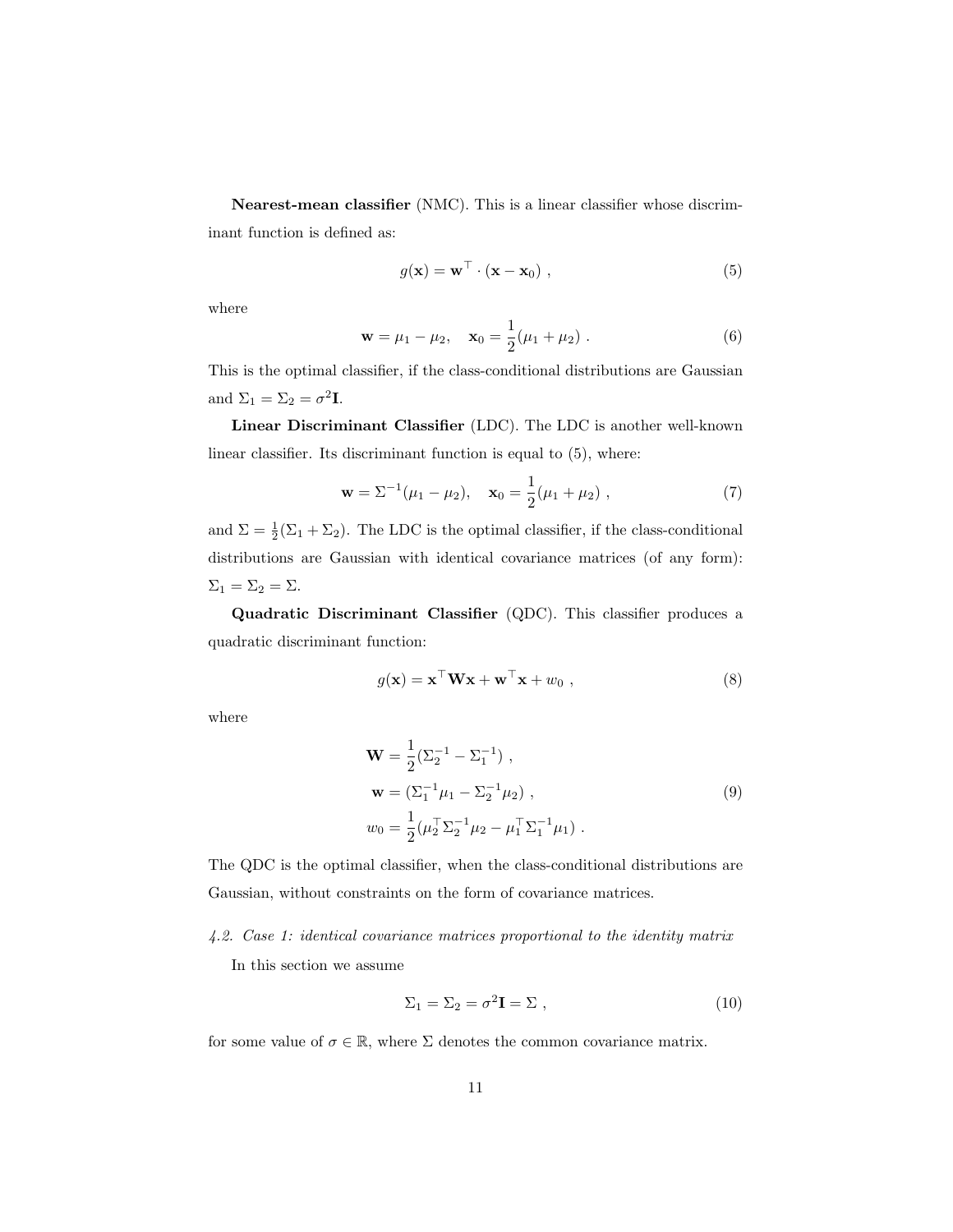## 4.2.1. Parameter distribution of the "bagged" classifiers

Due to our approximation (4), under assumption (10) the LDC and QDC classifiers coincide with the NMC (see Sect. 4.1). Their discriminant function is given by Eq. (5), where  $\mathbf{w} = (w_1, \dots, w_d)^\top = \mu_1 - \mu_2$ , and  $\mathbf{x}_0 =$  $(x_{01},...,x_{0d})^{\top} = \frac{1}{2}(\mu_1 + \mu_2)$ . Such a function is a hyperplane orthogonal to the line joining  $\mu_1$  and  $\mu_2$ , and it is independent on  $\Sigma$ . A single classifier is therefore described by means of  $d+1$  independent parameters, *i.e.* w (a d-dimensional vector) and  $w_0 = \mathbf{w}^\top \cdot \mathbf{x}_0$  (a scalar value). Consequently, the parameter vector is  $\Psi = (\mathbf{w}, w_0) \in \mathbb{R}^{d+1}$ .

According to approximation (4), also the "bagged" QDC and LDC coincide with the "bagged" NMC, which is defined by  $\mathbf{w}^* = \mathbf{m}_1^* - \mathbf{m}_2^*$  and  $\mathbf{x}_0^* = \frac{1}{2}(\mathbf{m}_1^* +$  $\mathbf{m}_2^*$ ), where both quantities are independent on  $\Sigma$ .

Our goal is to derive the distribution of the corresponding parameter vector  $\Psi^* = (\mathbf{w}^*, w_0^*) \in \mathbb{R}^{d+1}$ . However, whereas the distribution of  $\mathbf{w}^*$  is Gaussian, the one of  $w_0^* = (\mathbf{w}^*)^\top \cdot \mathbf{x}_0^* = \frac{1}{2} ((\mathbf{m}_1^*)^\top \cdot \mathbf{m}_1^* - (\mathbf{m}_2^*)^\top \cdot \mathbf{m}_2^*)$  is not, and involves non-central Chi-Squared distributions which are more difficult to treat. For this reason we consider the following, redundant parameter vector:

$$
\Psi^* = (\mathbf{w}^*, \mathbf{x}_0^*) = (w_1^*, \dots, w_d^*, x_{01}^*, \dots, x_{0d}^*) \in \mathbb{R}^{2d} ,
$$
\n(11)

since also the distribution of  $\mathbf{x}_0^*$  is Gaussian. From the above discussion, it follows that the distribution of  $\Psi^*$  can be approximated by a Gaussian:

$$
\mathcal{N}(\xi, \Sigma_{\xi}) \tag{12}
$$

where the expected value  $\xi \in \mathbb{R}^{2d}$  and the  $2d \times 2d$  covariance matrix  $\Sigma_{\xi}$  are given by

$$
\xi = (w_1, \dots, w_d, x_{01}, \dots, x_{0d}), \quad \Sigma_{\xi} = \begin{pmatrix} \Sigma_{\mathbf{w}^*} & \Sigma_{\mathbf{w}^*, \mathbf{x}_0^*} \\ \Sigma_{\mathbf{w}^*, \mathbf{x}_0^*} & \Sigma_{\mathbf{x}_0^*} \end{pmatrix}, \quad (13)
$$

and  $\Sigma_{\mathbf{w}^*,\mathbf{x}_0^*}$  is a  $d \times d$  matrix whose components are the covariances among all the  $\mathbf{w}^*$  and  $\mathbf{x}_0^*$  components:

$$
\Sigma_{\mathbf{w}^*, \mathbf{x}_0^*} = \{ \text{cov}(w_i^*, x_{0j}^*) \}_{i,j=1,\dots,d} .
$$
 (14)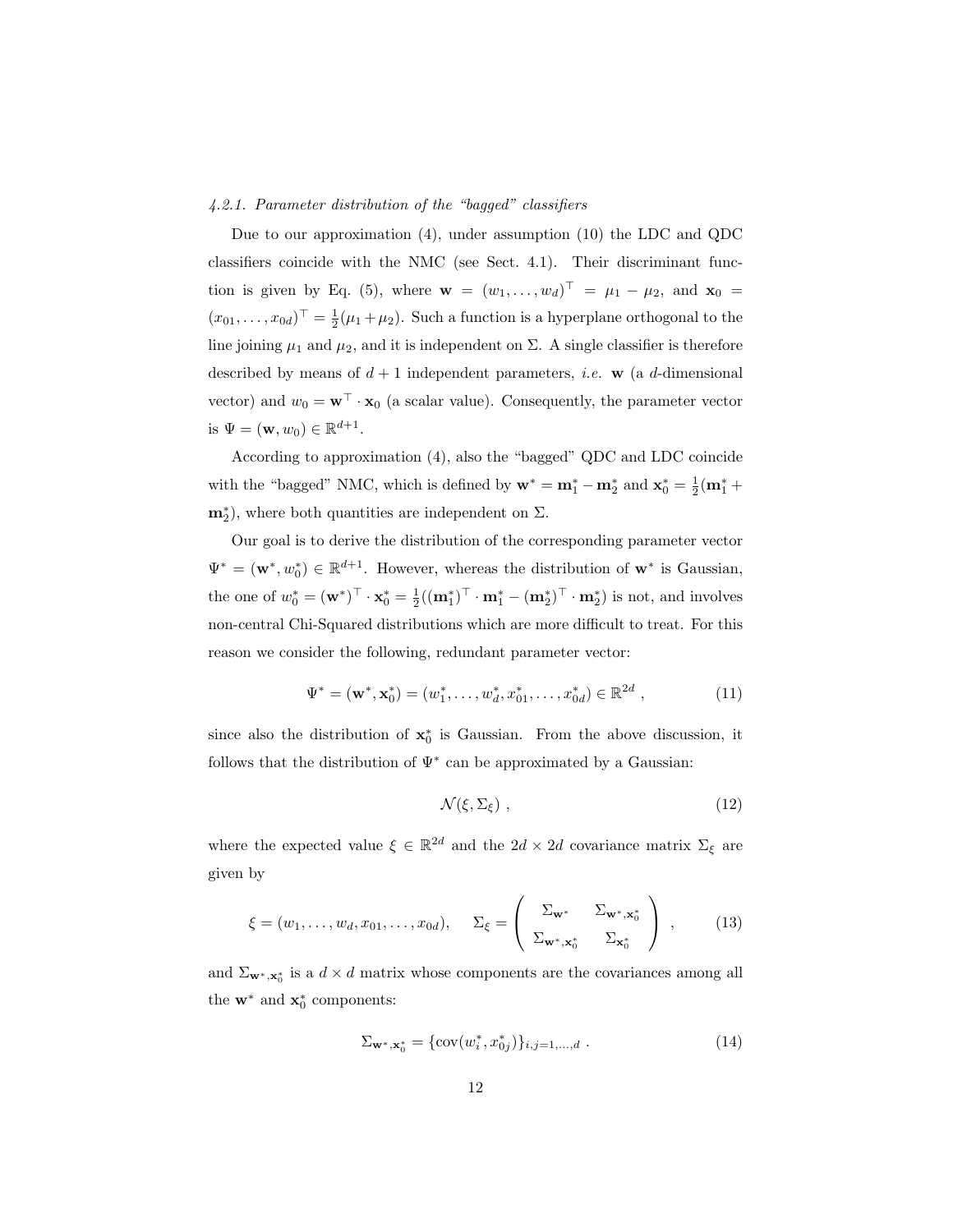According to assumption (10) we have:

$$
\Sigma_{\mathbf{w}^*} = \frac{2\sigma^2}{n} \mathbf{I}_d, \quad \Sigma_{\mathbf{x}_0^*} = \frac{\sigma^2}{2n} \mathbf{I}_d, \quad \Sigma_{\mathbf{w}^*, \mathbf{x}_0^*} = \mathbf{0}_{d \times d} . \tag{15}
$$

Note that the above results follow from the following properties:  $i)$  **m**<sup>\*</sup><sub>1</sub> and **m**<sup>\*</sup><sub>2</sub> are independent random variables;  $ii)$  the components of the random vectors  $m<sub>1</sub><sup>∗</sup>$  and  $m<sub>2</sub><sup>∗</sup>$  are independent on each other, since the features are uncorrelated according to assumption (10); *iii*) the Normal distribution belongs to the  $Lévy$ alpha-stable distribution family [18], i.e. linear combination of independent Normal variables is a Normal variable. We also point out that the off-diagonal terms of the sub-matrix  $\Sigma_{\mathbf{w}^*,\mathbf{x}_0^*}$  are equal to zero because the random variables  $x_{0i}^*$  and  $w_j^*$  are independent for  $i \neq j$ . The situation is different for the diagonal terms  $cov(x_0^*, w_i^*)$  because the random variables  $x_{0i}^* = (\mu_{1,i}^* - \mu_{2,i}^*)/2$  and  $w_i^* =$  $\mu_{1,i}^* - \mu_{2,i}^*$  are not independent; the only exception is when both classes have the same number of training instances, in which case also the latter terms are null.<sup>1</sup>

Finally, we point out that, although the discriminant function of a single NMC does not depend on  $\Sigma$ , the covariance matrix  $\Sigma_{\xi}$  of the corresponding parameter distribution, given by Eq.  $(12)$ , does depend on  $\Sigma$ .

#### 4.2.2. Confidence regions for the distribution parameters

In this section we derive the confidence regions for the parameters of the distribution derived above. We assume to deal with a finite number  $n$  of instances. In this case the estimation of the "distance" between the true and the estimated statistic is given by the confidence regions involving the Student's t-distribution [19] for the one-dimensional case, and the Hotelling's T-squared distribution [20] (which is a generalization of the former) used for multivariate tests. We consider this kind of distributions in place of the standard confidence intervals because generally we do not know the covariance matrix of the data

<sup>&</sup>lt;sup>1</sup>Denoting by  $n_1$  and  $n_2$  the number of training instances of the two classes, the diagonal terms of  $\Sigma_{\mathbf{w}^*}, \Sigma_{\mathbf{x}_0^*}, \Sigma_{\mathbf{w}^*, \mathbf{x}_0^*}$  become respectively  $\sigma^2\left(\frac{1}{n_1} + \frac{1}{n_2}\right), \frac{\sigma^2}{4}$  $\frac{\sigma^2}{4} \left( \frac{1}{n_1} + \frac{1}{n_2} \right)$ ,  $\frac{\sigma^2}{2}$  $\frac{\sigma^2}{2} \left( \frac{1}{n_1} - \frac{1}{n_2} \right).$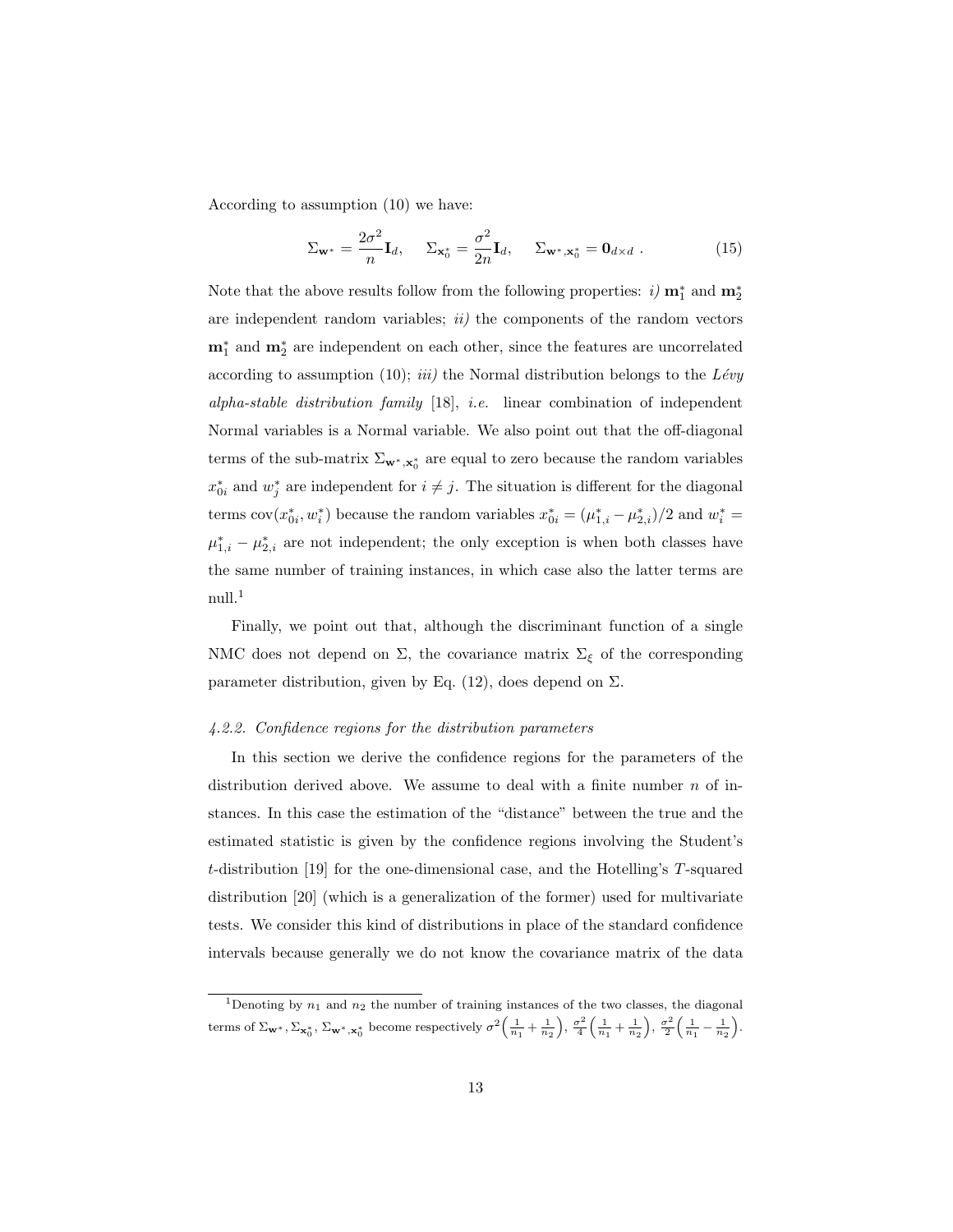and we use its maximum likelihood estimate (see Eq. (2)). In particular, in the one-dimensional case  $(d = 1)$  the considered classifiers are defined only by the parameter  $x_0 = (\mu_1 + \mu_2)/2$ . In this case the confidence interval is given by:

$$
\frac{m_1 + m_2}{2} \pm t_{2n-1}^{(1-\alpha)} \cdot \frac{s}{\sqrt{2n}} \,, \tag{16}
$$

where  $t_{2n-1}^{(1-\alpha)}$  is the  $(1-\alpha)$ -th percentile of the Student's t-distribution for  $2n-1$ degrees of freedom,  $m_1$  and  $m_2$  are the sample means, and s is the estimated standard deviation of the data.

In the more general case of  $d > 1$ , the set of hypotheses we have to test is:

$$
\begin{cases}\nH_0: \ \xi = \xi^{(0)} \\
H_1: \xi \neq \xi^{(0)} \quad \text{for some } i\n\end{cases}
$$
\n(17)

where  $\xi^{(0)} = (\xi_1^{(0)}, \xi_2^{(0)}, \dots, \xi_{2d}^{(0)})$  is a known vector.

According to the  $T^2$  Hotelling test (which generalizes the Student's t-test discussed above), the hypothesis  $H_0$  is accepted with probability  $1 - \alpha$ , if:

$$
Pr{T_{\Psi^*}^2 < T_{2d}^2(n-1,\alpha)} = 1 - \alpha ,
$$
\n(18)

where  $T_{\Psi^*}^2 = (\mathbf{m}_{\Psi^*} - \xi^{(0)})^T \mathbf{S}_{\Psi^*}^{-1} (\mathbf{m}_{\Psi^*} - \xi^{(0)})$  (with  $\mathbf{m}_{\Psi^*}$  and  $\mathbf{S}_{\Psi^*}$  estimated values of  $\xi$  and  $\Sigma_{\xi}$  respectively) and  $T_{2d}^2(n-1,\alpha)$  is the  $\alpha$ -th percentile of the 2d-dimensional  $T^2$  Hotelling distribution with  $n-1$  degrees of freedom. Eq. (18) represents the *confidence ellipsoid* centered in  $\xi^{(0)}$ . Obviously, the hypothesis  $H_0$  is refused (with the same probability), if  $T_{\Psi^*}^2 > T_{2d}^2(n-1,\alpha)$ .

#### 4.3. Case 2: identical, diagonal covariance matrices

We now discuss the case in which the covariance matrices of the classes are identical and proportional to the identity matrix, but with different diagonal values, i.e.:

$$
\Sigma_1 = \Sigma_2 = \Sigma = \vec{\sigma}^2 \mathbf{I} \tag{19}
$$

where  $\vec{\sigma} = (\sigma_1^2, \dots, \sigma_d^2)$ .

The LDC is the optimal classifier under the above assumption, and coincides with the QDC. We analyze first these two classifiers. Their decision function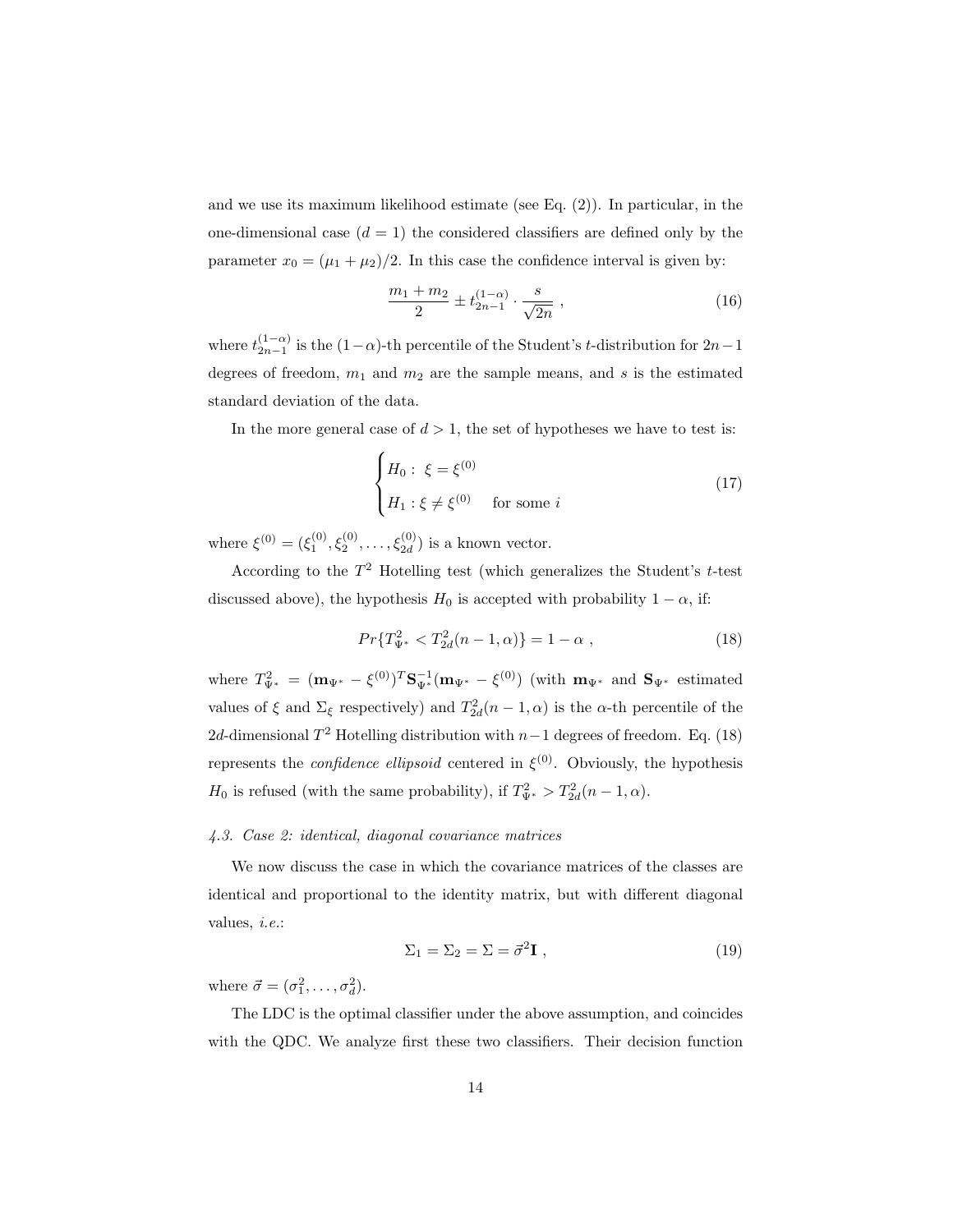is the one of Eq. (5), where  $x_0$  and w are given by Eq. (7), with w depending on the matrix  $\Sigma$ . Accordingly, the resulting discriminant function is again a hyperplane, but it is not orthogonal to the line joining  $\mu_1$  and  $\mu_2$ .

In order to derive the distribution of the parameters  $\Psi^* = (\mathbf{w}^*, \mathbf{x}_0^*)$  of the "bagged" classifier, we recall the following well-known property. If  $X \sim \mathcal{N}(\mu, \Sigma)$ is a p-dimensional random variable with a multivariate Normal distribution, and  $A$  and  $b$  are respectively a non-singular matrix and a vector of proper size, then also  $Y = AX + b$  has a multivariate Normal distribution, such that  $Y \sim$  $\mathcal{N}(A\mu + b, A\Sigma A^T)$ . This implies that  $\Psi^*$  has a multivariate Normal distribution  $\mathcal{N}(\xi, \Sigma_{\xi}),$  where:

$$
\xi = \left[\frac{\mu_{1,1} - \mu_{2,1}}{\sigma_1^2}, \dots, \frac{\mu_{1,d} - \mu_{2,d}}{\sigma_d^2}, \frac{\mu_{1,1} + \mu_{2,1}}{2}, \dots, \frac{\mu_{1,d} + \mu_{2,d}}{2}\right],\tag{20}
$$

and  $\Sigma_{\xi}$  has the same structure as in Eq. (13), where:

$$
\Sigma_{\mathbf{w}^*} = \frac{2}{\vec{\sigma}^2 n} \mathbf{I}_d, \quad \Sigma_{\mathbf{x}_0^*} = \frac{\vec{\sigma}^2}{2n} \mathbf{I}_d, \quad \Sigma_{\mathbf{w}^*, \mathbf{x}_0^*} = \mathbf{0}_{d \times d} . \tag{21}
$$

Note that also in this case  $\Sigma_{\mathbf{w}^*, \mathbf{x}_0^*}$  is the null matrix only if the classes exhibit identical prior probabilities, otherwise it is a diagonal matrix.<sup>2</sup>

Consider now the NMC, which is suboptimal under assumption (19). In this case, the parameter distribution of the "bagged" NMC turns out to be the one derived in Sect. 4.2.1, given by Eqs. (13) and (15), where  $\sigma^2 = \left(\frac{1}{d} \sum_{i=1}^d \sigma_i^2\right)$ .

Consider finally the confidence regions for the distribution parameters (20) and (21). We obtain results similar to the ones discussed in Sect. 4.2.2 where  $\mathbf{m}_{\Psi^*}$  and  $\mathbf{S}_{\Psi^*}$ , in the  $T_{\Psi^*}^2$  formula, are the estimated values of  $\xi$  and  $\Sigma_{\xi}$  respectively, given by Eqs.  $(20)$  and  $(21)$ .

<sup>&</sup>lt;sup>2</sup>For two-class problems with  $n_1$  and  $n_2$  instances of the two classes in the training set, the diagonal terms of  $\Sigma_{\mathbf{w}^*}, \Sigma_{\mathbf{x}_0^*}$  and  $\Sigma_{\mathbf{w}^*, \mathbf{x}_0^*}$  become respectively  $\frac{1}{\sigma_i^2}$  $\left(\frac{1}{n_1}+\frac{1}{n_2}\right), \frac{\sigma_i^2}{4}\left(\frac{1}{n_1}+\frac{1}{n_2}\right),$ for  $i = 1, ..., d$ , and  $\frac{1}{2} \left( \frac{1}{n_1} - \frac{1}{n_2} \right)$ .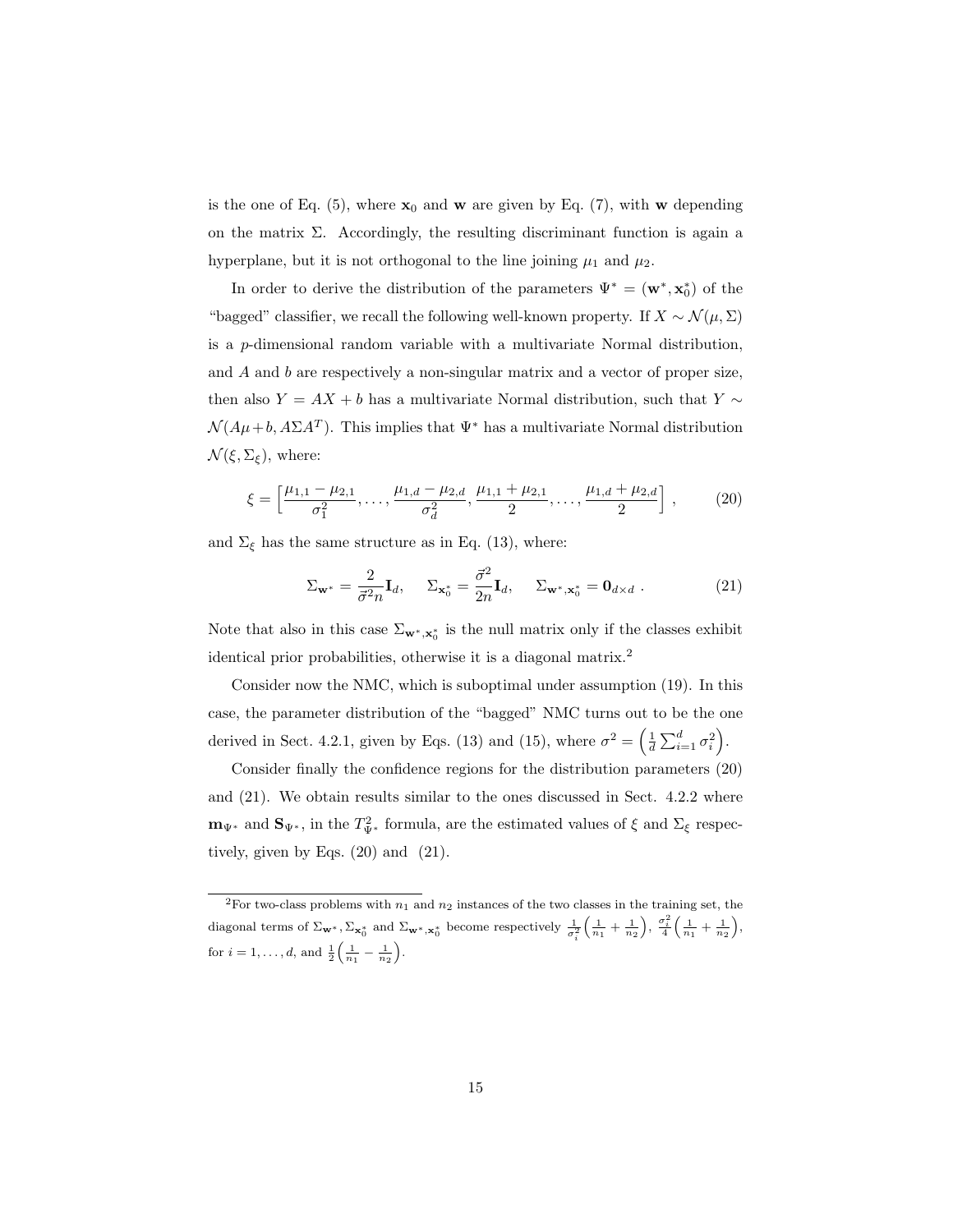## 4.4. Case 3: identical covariance matrices

Here we discuss the case of identical covariance matrices having a general form:

$$
\Sigma_1 = \Sigma_2 = \Sigma . \tag{22}
$$

In this case the features are correlated, which does not allow us to analytically derive all the elements of the covariance matrix  $\Sigma_{\xi}$  of the parameter distribution of the "bagged" classifiers. Nevertheless, by performing an appropriate rotation of the feature space, we obtain the diagonal matrix  $A^{-1} \Sigma A$  (where A is the eigenvector matrix) whose elements are the eigenvalues  $\lambda_1, \ldots, \lambda_d$  of  $\Sigma$ . This leads us to the case already discussed in Sect. 4.3. The distribution of the parameter Ψ<sup>∗</sup> , for the different classifiers considered, is therefore the one derived in Sect. 4.3, where  $\sigma_i^2$  is replaced by  $\lambda_i$ ,  $i = 1, \ldots, d$ , and **w** and **x**<sub>0</sub> refer to the values computed in the rotated feature space. Similarly, the same results presented in Sect. 4.2.2 hold for the corresponding confidence regions.

## 4.5. Case 4: different, diagonal covariance matrices

Here we present the results when the covariance matrices of the classes are different and have a diagonal form:

$$
\Sigma_1 = \vec{\sigma}_1^2 \mathbf{I}, \ \ \Sigma_2 = \vec{\sigma}_2^2 \mathbf{I}, \ \ \vec{\sigma}_1 \ \neq \ \vec{\sigma}_2 \ , \tag{23}
$$

where  $\vec{\sigma}_k^2 = (\sigma_{k,1}^2, \ldots, \sigma_{k,d}^2), k = 1, 2.$ 

## 4.5.1. Parameter distribution of the "bagged" classifiers

The QDC is the optimal classifier under assumption (23). Its decision function is given by Eqs.  $(8)$  and  $(9)$ . Due to assumption  $(4)$ , the quantity  $\mathbf{W} = \frac{1}{2}(\Sigma_2^{-1} - \Sigma_1^{-1})$  is a constant term. Accordingly, the parameter of the "bagged" QDC classifier whose distribution we have to derive is  $\Psi^* = (\mathbf{w}^*, w_0^*)$ . First, according to Eq. (9) we have:

$$
\mathbf{w}^* = \Sigma_1^{-1} \mathbf{m}_1^* - \Sigma_2^{-1} \mathbf{m}_2^* \ . \tag{24}
$$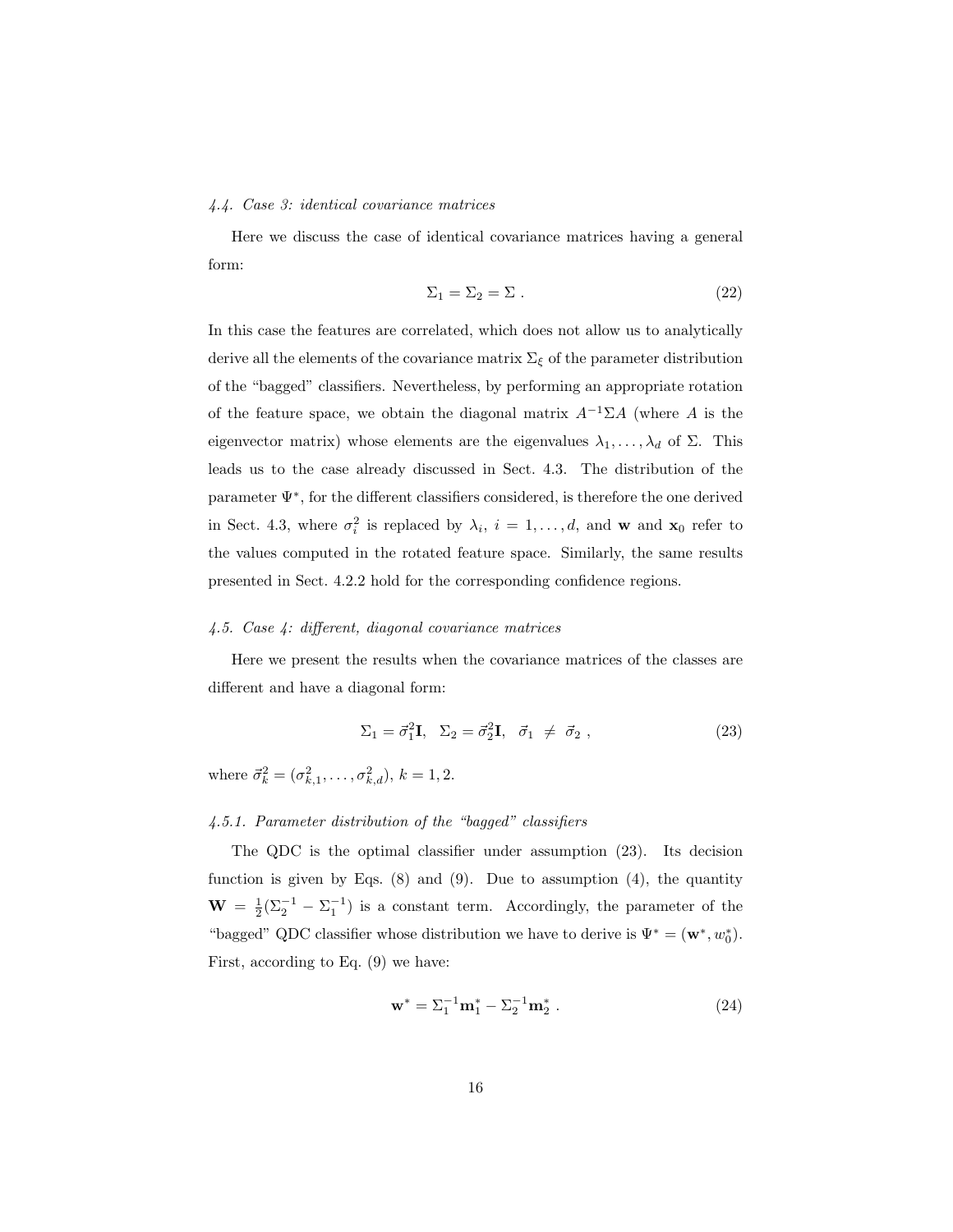It is easy to see that w<sup>∗</sup> approximately follows a multivariate Normal distribution:

$$
\mathcal{N}\left(\Sigma_1^{-1}\mu_1 - \Sigma_2^{-1}\mu_2, \frac{1}{n}\Sigma_1^{-1} + \frac{1}{n}\Sigma_2^{-1}\right) \tag{25}
$$

Next, to derive the distribution of  $w_0^*$  it is convenient to multiply it by the number of training instances of each class,  $n$ , and to rewrite the resulting quantity (see Eq. (9)) as  $w_{0,1}^* - w_{0,2}^*$ , where:

$$
w_{0,k}^* = n(\mathbf{m}_k^*)^\top \Sigma_k^{-1}(\mathbf{m}_k^*) = n \sum_{i=1}^d \left(\frac{m_{k,i}^*}{\sigma_{k,i}}\right)^2, \ k = 1, 2. \tag{26}
$$

Consider now that  $\{\mathbf{m}_{k,i}^*\}_{i=1,\dots,d}$ ,  $k=1,2$ , are independent random variables, and their distribution is approximately Gaussian; this implies:

$$
\frac{\sqrt{n}\mathbf{m}_{k,i}^*}{\sigma_{k,i}} \sim \mathcal{N}(\frac{\sqrt{n}\mu_{k,i}}{\sigma_{k,i}}, 1), \quad i = 1, \dots, d, \quad k = 1, 2. \tag{27}
$$

It follows that the random variables  $w_{0,k}^*$  in Eq. (26) approximately follow noncentral Chi Squared distributions with d degrees of freedom [21]:

$$
w_{0,k}^* \sim \chi^2(d,\rho_k), \quad k = 1,2 \;, \tag{28}
$$

where  $\rho_k$  is given by:<sup>3</sup>

$$
\rho_k = n\mu_k^{\top} \Sigma_k^{-1} \mu_k = n \sum_{i=1}^d \left( \frac{\mu_{k,i}}{\sigma_{k,i}} \right)^2 \,. \tag{29}
$$

We point out that the components of the random variable  $\mathbf{w}^* = (w_1^*, \dots, w_d^*)$ are independent on each other (due to assumption (23)), but they are not independent on  $w_{0,1}^*$  and  $w_{0,2}^*$ . For instance, the covariance between the first component of  $\mathbf{w}^*$  and  $w_{0,1}^*$ , calculated under the assumption of independent features, is cov  $(w_1^*, w_{0,1}^*) = \frac{2\mu_{1,1}}{\sigma_{1,1}^2}$  $\frac{\partial \mu_{1,1}}{\partial_{1,1}^2}$ . In the same way one obtains the covariance between the other components of  $\mathbf{w}^*$  and  $w_{0,1}^*$  or  $w_{0,2}^*$ .

Consider finally the "bagged" LDC and NMC, which are suboptimal under assumption (23). Their parameter distribution is the one we obtained in Sects. 4.2–4.4, where  $\Sigma = \frac{1}{2}(\Sigma_1 + \Sigma_2)$ , depending on the form of  $\Sigma$ .

<sup>3</sup>For the sake of simplicity we do not consider the case when the number of instances from the two classes is different. In this case the results are very similar to the case of identical number of instances, as we have already shown in previous sections for NMC and LDC.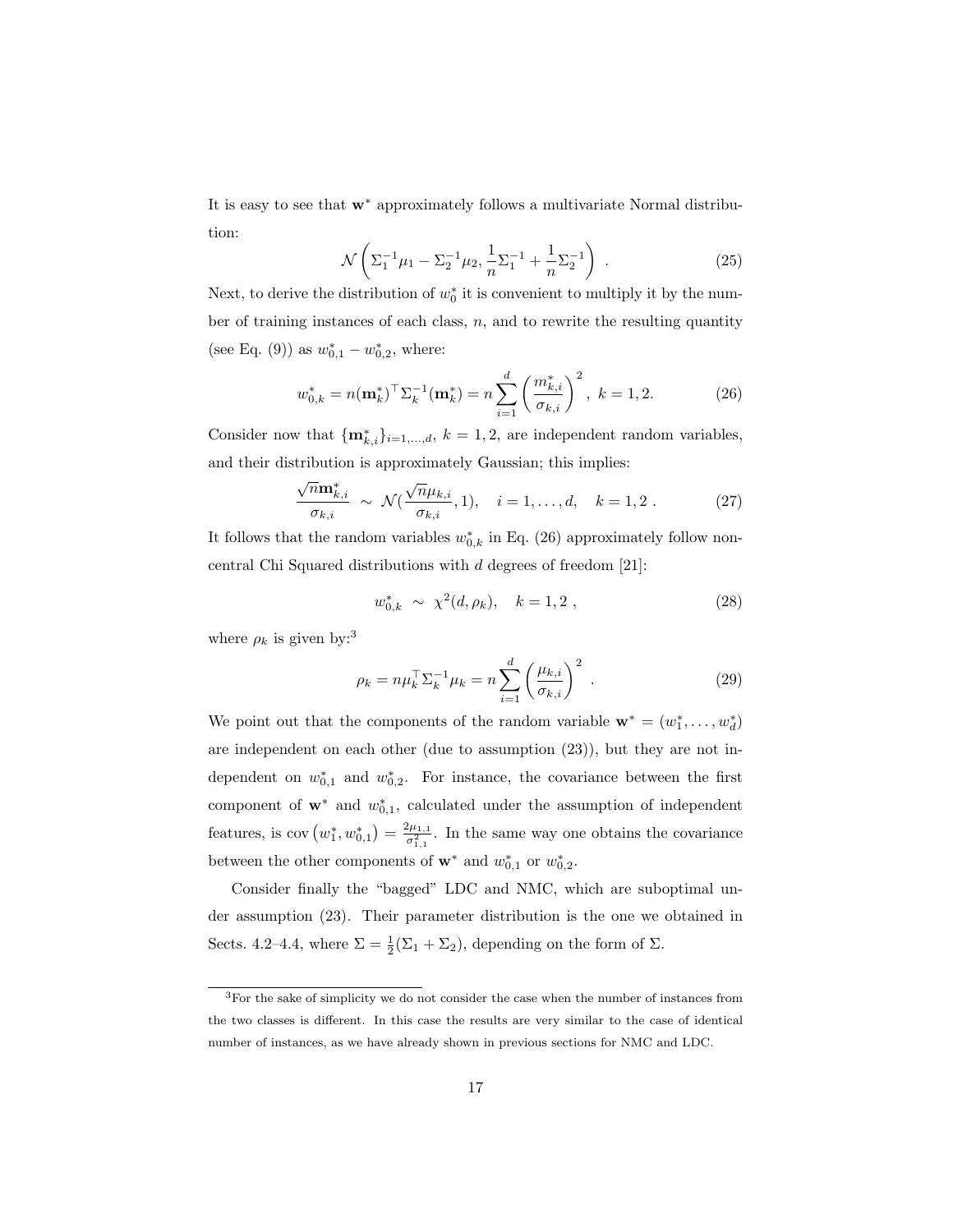#### 4.5.2. Confidence regions for the distribution parameters

The confidence region for the multivariate Gaussian random variable  $w^*$ given by Eq.  $(24)$  can be computed by means of the  $T<sup>2</sup>$  Hotelling test, as previously discussed. The set of hypotheses that has to be tested is indeed:

$$
\begin{cases}\nH_0: \ \omega_{1i} = \omega_{0i} & \forall i = 1, \dots, d, \\
H_1: \omega_{1i} \neq \omega_{0i} & \text{for some } i,\n\end{cases}
$$
\n(30)

where  $\omega_0 = (\omega_{01}, \dots, \omega_{0d})$  is a known vector. We accept the hypothesis  $H_0$  with probability  $1 - \alpha$ , if:

$$
Pr{Tw*2 < Td2(n - 1, \alpha)} = 1 - \alpha ,
$$
\n(31)

where  $T_{\mathbf{w}^*}^2 = (\mathbf{m}_{\mathbf{w}^*} - \omega_0)^T \mathbf{S}_{\mathbf{w}^*}^{-1} (\mathbf{m}_{\mathbf{w}^*} - \omega_0)$ , whereas  $\mathbf{m}_{\mathbf{w}^*}$  and  $\mathbf{S}_{\mathbf{w}^*}$  are the estimates of the distribution parameters of w<sup>∗</sup> in Eq. (25). The derivation of the confidence region for the non-central Chi-Squared variables  $w_{0,1}^*$  and  $w_{0,2}^*$  is more difficult [15], and we omit it for the sake of simplicity.

#### 4.6. General case: non-Gaussian or unknown data distribution

Up to now we derived the distribution of the parameters of "bagged" classifiers under the assumption that the data has a multivariate Gaussian distribution with known class-conditional means  $\mu_k$  and covariance matrices  $\Sigma_k$ . In practice one has no access to the true values of  $\mu_k$  and  $\Sigma_k$ . Nevertheless, in the case of Gaussian data distribution, all the above results still hold by further approximating the distribution (3) of the random variable  $\mathbf{m}_{k}^{*}$  by the following Gaussian distribution, in which the sample means  $\mathbf{m}_k$  and covariance matrices  $\mathbf{S}_k$  (estimated from T, see Eq. (2)) are used in place of  $\mu_k$  and  $\Sigma_k$ <sup>4</sup> *i.e.*:

$$
\mathcal{N}\left(\mathbf{m}_k, \frac{1}{n}\mathbf{S}_k\right), \ k = 1, 2. \tag{32}
$$

 $4$ Although in a boostrap replicate  $T^*$  of size  $2n$  the number of samples from each class can be different from  $n$ , Eq. (32) is a good approximation for a sufficiently large value of  $n$ , thanks to the CLT.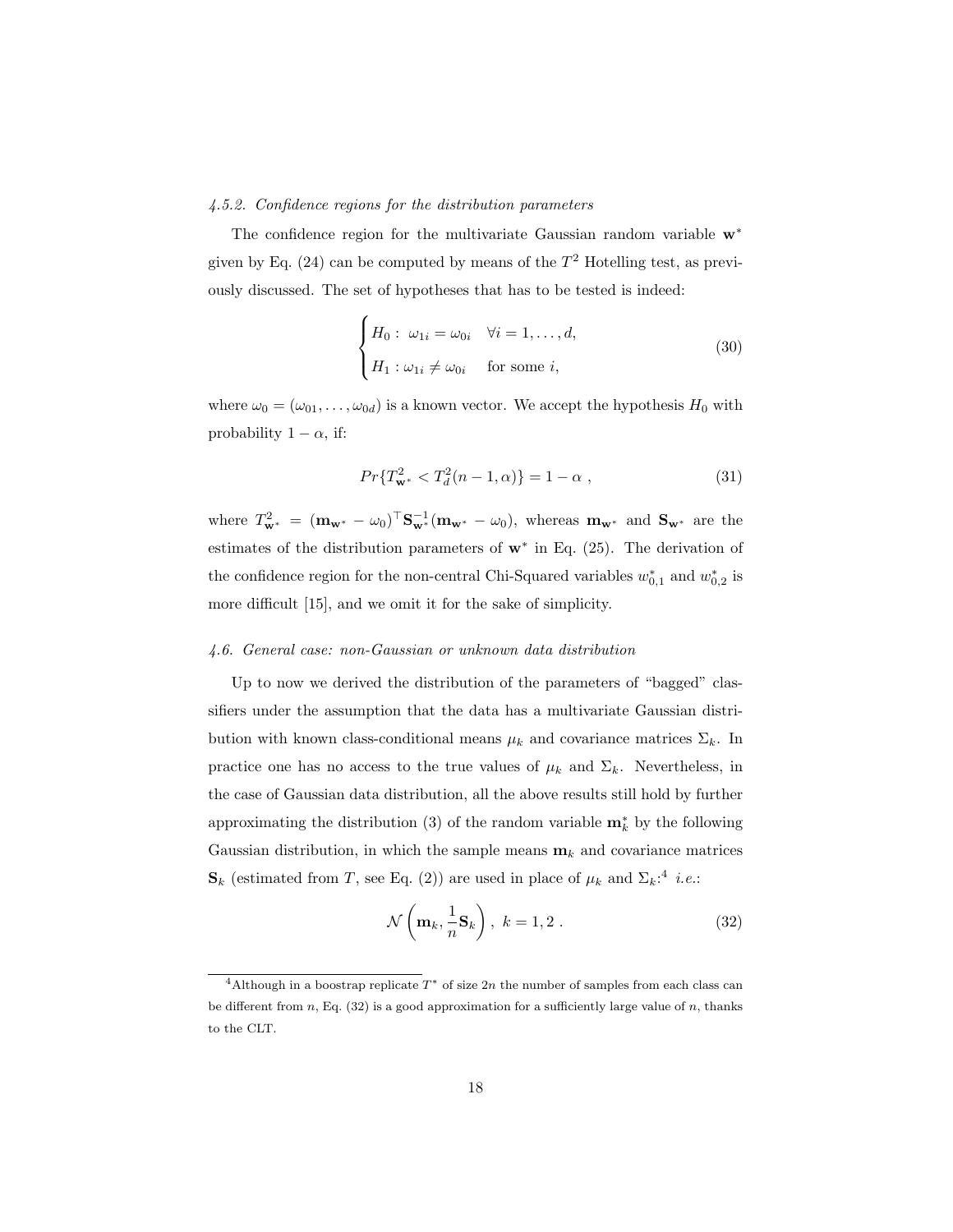Moreover, thanks to the CLT the distribution of  $\mathbf{m}_k^*$  is approximated with good accuracy by Eq. (32) even if the underlying data distribution is non-Gaussian, provided that the sample size  $n$  is sufficiently large as already mentioned above (say,  $n > 30$ , although in practice even a small value of n is enough, as we will show in Sect. 5.1). In particular, this allows the above results to be exploited also in the practical case of unknown data distribution.

According to our approach and to the above results, we are now in the position of presenting the procedure for constructing an ensemble of N NMC, LDC or QDC classifiers, using our approach to simulate Bagging, in a practical setting with unknown data distribution. Given the decision functions of such classifiers in Eqs.  $(5)-(9)$ , one has to independently sample N instances of their parameters, *i.e.*,  $\Psi^*(j) = (\mathbf{w}^*(j), \mathbf{x}_0^*(j))$  for NMC and LDC, and  $\Psi^*(j) =$  $(\mathbf{w}^*(j), w_0^*(j))$  for the QDC, with  $j = 1, ..., N$ .

The corresponding distributions depend on  $\mu_k$  and  $\Sigma_k$ , that we approximate with  $\mathbf{m}_k$  and  $\mathbf{S}_k$ ,  $k = 1, 2$ . Note that, generally, the sample covariance matrices  $S_1$  and  $S_2$  are different and non-diagonal. For each base classifier, the distributions are the following ones:

- NMC : the distribution of  $\Psi^* = (\mathbf{w}^*, \mathbf{x}_0^*)$  is approximated by a multivariate Gaussian  $\mathcal{N}(\xi, \Sigma_{\xi})$  as in Sect. 4.2; the values of its mean  $\xi$  and covariance matrix  $\Sigma_{\xi}$  are given by Eqs. (13) and (15), where the scalar  $\sigma^2$  is approximated by the mean value of the diagonal elements of  $\frac{1}{2}(\mathbf{S}_1 + \mathbf{S}_2)$ .
- LDC : according to Sect. 4.4, the distribution of  $\Psi^* = (\mathbf{w}^*, \mathbf{x}_0^*)$  is a multivariate Gaussian  $\mathcal{N}(\xi, \Sigma_{\xi})$ , and the values of  $\xi$  and  $\Sigma_{\xi}$  are given respectively by Eqs. (20) and (21). In practice, the vector  $\vec{\sigma}^2$  is approximated by the diagonal of the matrix  $S = \frac{1}{2}(S_1 + S_2)$ . If needed, we first rotate the feature space such that the resulting S is diagonal (its elements are the eigenvalues of the original matrix S, as explained in Sect. 4.4).
- QDC : in Sect. 4.5 we derived the distribution of the parameter  $\Psi^* = (\mathbf{w}^*, w_0^*)$ . In practice, an alternative and easier way to obtain the parameters of the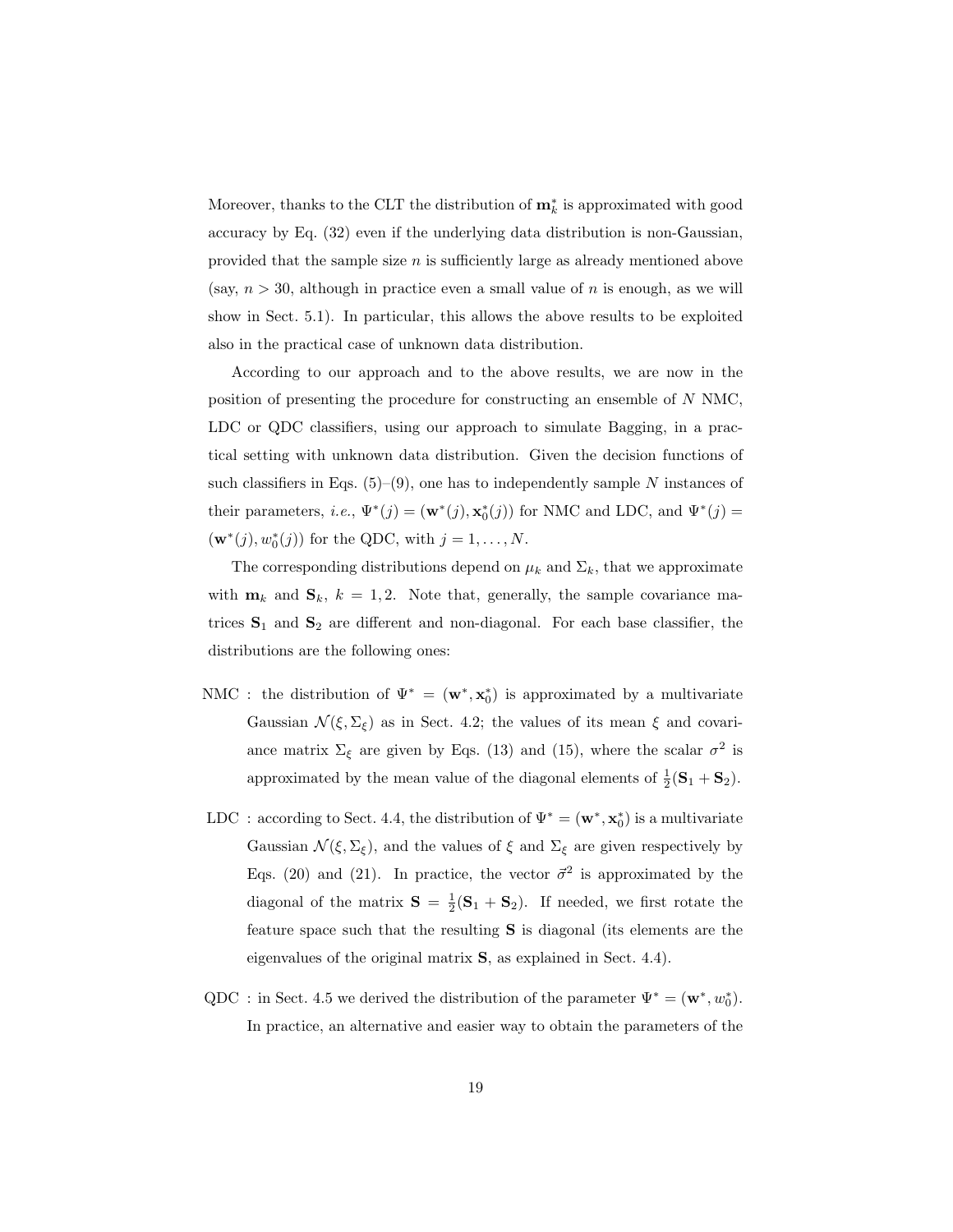| Data set              | <b>Instances</b> | Features $(d)$ |
|-----------------------|------------------|----------------|
| German                | $1000(700+300)$  | 24             |
| Pima.                 | $768(500+268)$   | 8              |
| Breast Cancer         | $699(458+241)$   | 9              |
| <b>Blood</b>          | $748(570+178)$   | 4              |
| Ilpd                  | $583(416+167)$   | 9              |
| Bands                 | $365(135+230)$   | 19             |
| Ionosphere            | $351(225+126)$   | 34             |
| Heart                 | $267(55+212)$    | 44             |
| Uncorrelated Gaussian | $1000(500+500)$  | 10             |
| Correlated Gaussian   | $400(200+200)$   | 30             |

Table 1: Characteristics of the two-class data sets used in our experiments. The number of instances in each class are shown between brackets.

"bagged" QDC according to our approach is to sample only the values of the random variables  $\mathbf{m}_1^*$  and  $\mathbf{m}_2^*$ , whose distributions are approximated by Eq. (32), and to plug them into Eq. (9), in which the covariance matrices  $\Sigma_k$  are approximated by the corresponding  $\mathbf{S}_k$ .

#### 5. Experiments

To evaluate the proposed randomization approach we carry out experiments on ten different data sets, using the three base classifiers NMC, LDC and QDC. Our first aim is to verify whether and to what extent the distribution of the parameters of classifiers obtained by Bagging can be approximated by the Normal distributions we derived in Sect. 4. Secondly, we compare the classification performance of Bagging and of classifier ensembles obtained by our approach using the same classifier parameter distributions derived for Bagging. Finally, we show an example of a "synthetic" randomization technique obtained by modifying the classifier parameter distributions we derived for Bagging.

The main characteristics of the data sets are reported in Table 1. We used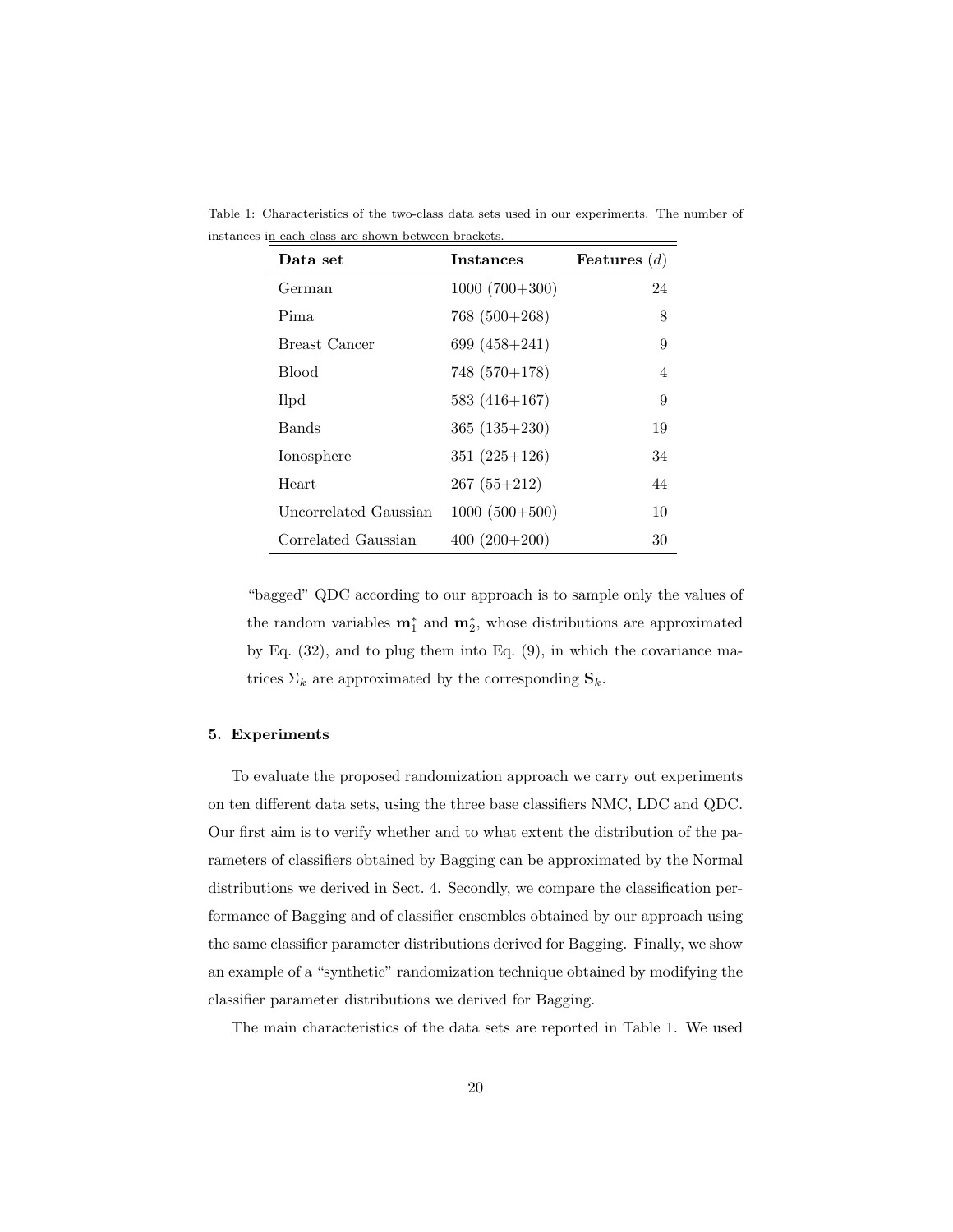two artificial datasets whose distribution is known, and eight real-world data sets from the UCI repository.<sup>5</sup> Both artificial data sets exhibit Gaussian classconditional distributions; in 'Uncorrelated Gaussian' they are identical and proportional to the identity matrix, which is the setting investigated in Sect. 4.2  $(Eq. (10))$ , whereas in 'Correlated Gaussian'<sup>6</sup> they are identical to a diagonal matrix such that the variance of the second feature is equal to 40 and the other ones are equal to 1. The 'Correlated Gaussian' data set is also rotated for the first two features using a rotation matrix  $\begin{pmatrix} 1 & -1 \\ 1 & 1 \end{pmatrix}$ .

We randomly subdivided each data set, using stratified sampling, into a training set made up of 80% of the instances and a test set containing the remaining instances. To evaluate the effect of training set size on our approach, we considered four different training sets of increasing size,  $2n^{(1)} < 2n^{(2)} <$  $2n^{(3)} < 2n^{(4)}$  where  $2n^{(4)}$  corresponds to the original training set; we then set the smallest size  $2n^{(1)}$  equal to the number of features d, which corresponds to the "instability region" where Bagging was found to particularly effective for the considered classifiers in [13] (see Sect. 2); we then set the intermediate sizes  $2n^{(2)}$  and  $2n^{(3)}$  equally divided between  $2n^{(1)}$  and  $2n^{(4)}$ . We built the training sets of size lower than  $2n^{(4)}$  by a stratified sampling from the original training set. For each base classifier and training set size we built two ensembles of  $N = 31$  classifiers: one using Bagging, and one using our approach and the parameter distribution idicated in Sect. 4.6. We repeated the above procedure for ten times. All the results will be reported in terms of averages and standard deviations over the ten runs of the experiments.

## 5.1. Verification of the Gaussianity of the classifier parameters obtained by Bagging

To evaluate the accuracy of the approximation of the distribution of classifier parameters we derived in Sect. 4, we focused on two data sets: the artificial

 $5$ http://archive.ics.uci.edu/ml

 $6$ This data set has been defined in [13].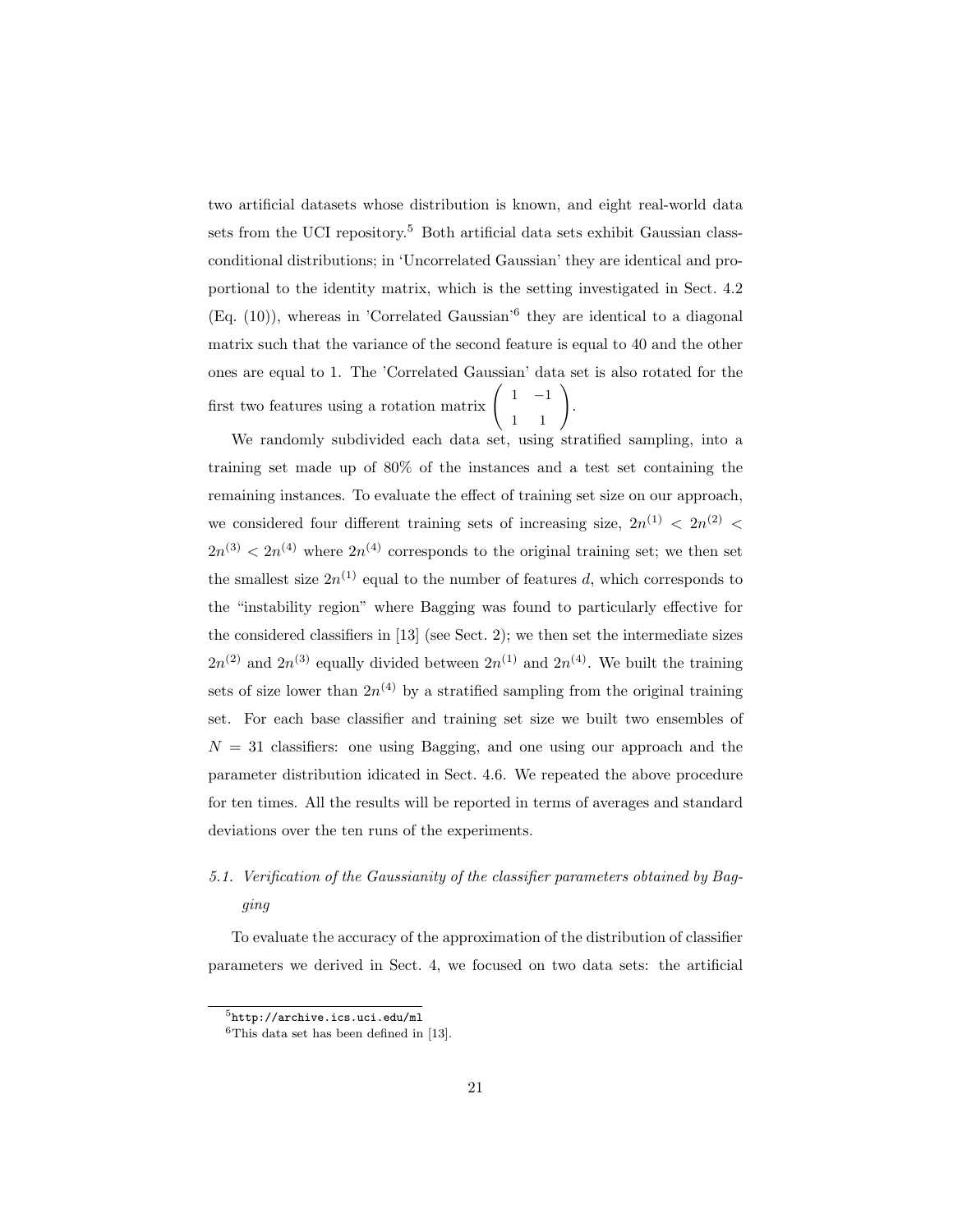Uncorrelated Gaussian data set, and the real-world Breast Cancer data sets. We remind the reader that the former exhibits Gaussian class-conditional covariance matrices, whereas the distribution of the latter is unknown and its features are correlated.

In particular, we evaluated whether the distributions of the vectors w<sup>∗</sup> and  $\mathbf{x}_0^*$  obtained by Bagging using the NMC and LDC are well approximated by the derived multivariate Normal distributions, using the well known *Jarque*-Bera gaussianity test [16]. It is commonly used for verifying if the input comes from a Normal distribution with unknown parameters, corresponding to the null hypothesis. In particular, when the *p-value* [17] is smaller than 0.05, the test rejects the null hypothesis at the default 5% significance level (which means that the distribution is not Gaussian), otherwise the null hypothesis is accepted (i.e., the distribution is considered Gaussian).

We performed the test for each  $\mathbf{w}^*$  and  $\mathbf{x}_0^*$  component separately because, if a random vector follows a Gaussian distribution, its individual components are Gaussian random variables too. We also performed the test for two training set sizes: comparison in the instability region (we chose  $2n^{(1)} = 10$  for both data sets, since the number of features is 10 for Uncorrelated Gaussian and 9 for Breast Cancer) and for a larger training set size (corresponding to  $2n^{(2)} = 300$ and  $2n^{(3)} = 300$ , respectively).

Let us note that we did not perform the test for the QDC because in this case a different approach was used (as explained in Sec. 4.6). Indeed, it is obvious that we can not get a Gaussian bootstrap replicate distribution by sampling from random variables  $\mathbf{m}_1^*$ ,  $\mathbf{m}_2^*$  and plugging the obtained values into Eq. (9).

We show the results in Tables 2, 3 and 4. Tables 2 and 3 show the results for the Uncorrelated Gaussian and Breast Cancer data set, respectively, obtained using NMC as the base classifier, where  $\bar{\mathbf{x}}_0^{(s)}$  and  $\sigma_{\bar{\mathbf{x}}}^2$  $\frac{2}{\bar{\mathbf{x}}_0^{(s)}}$  denote mean and covariance of each  $x_0$  component obtained by simulating Bagging with our approach (columns 1 and 2), and  $\bar{\mathbf{x}}_0^*$  and  $\sigma_{\bar{\mathbf{x}}_0^*}^2$  denote the same quantities for the components of  $x_0$  obtained by the original Bagging (columns 3 and 4). We point out that such means and variances were computed over 310 values, given by 31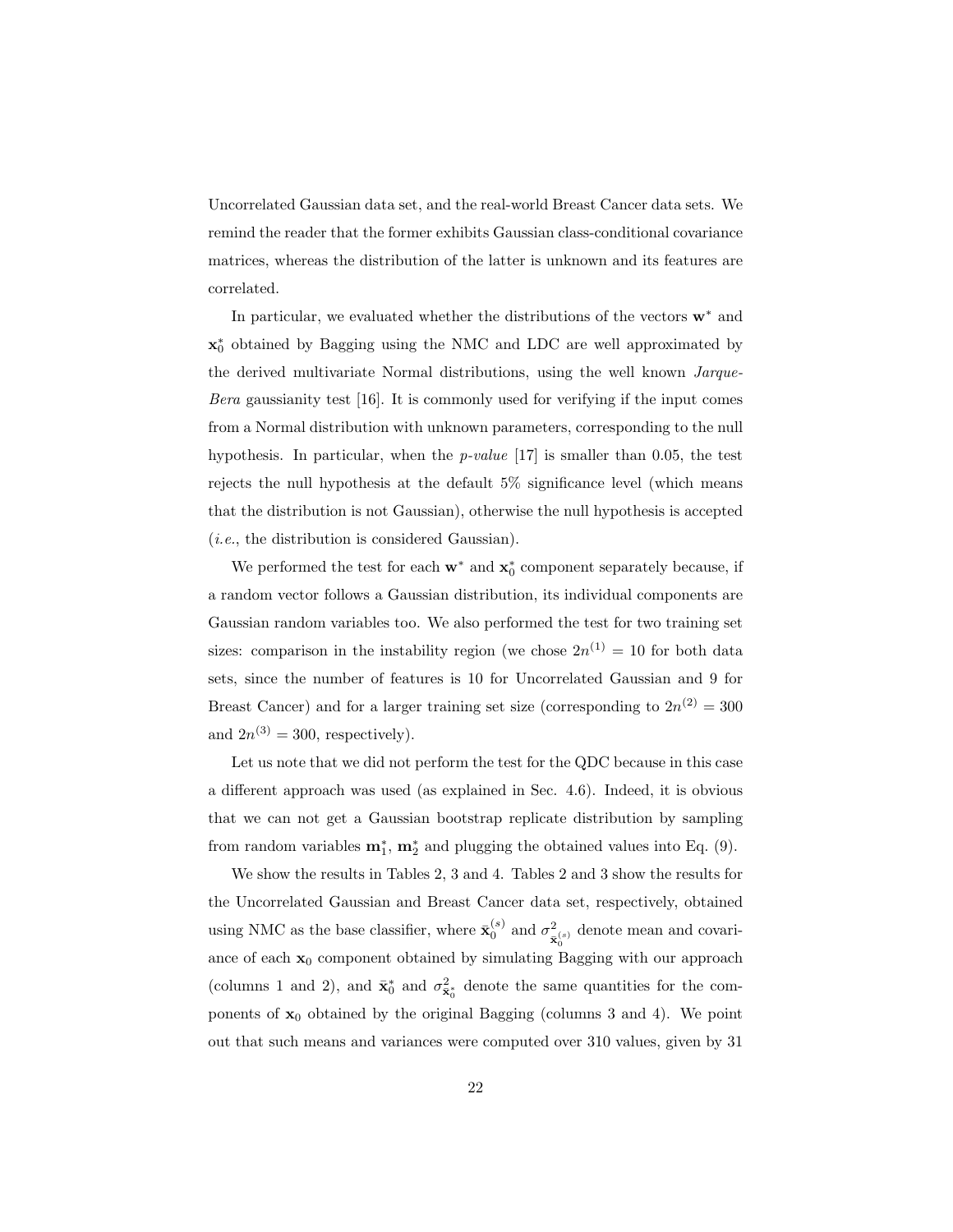classifiers  $\times$  10 runs of the experiments. Similarly,  $\bar{\mathbf{w}}^*$  and  $\sigma_{\bar{\mathbf{w}}^*}^2$  denote the same quantities for the components of w obtained by the simulated (columns 6 and 7) and the original Bagging (columns 8 and 9). In columns 5 and 10 we show the *p-value* related to each  $x_0$  and w component, respectively.

According to the test, the random variables  $\mathbf{x}_0^*$  and  $\mathbf{w}^*$  obtained from Bagging follow Gaussian distributions for both data sets, and for both training set sizes. Indeed, the  $p$ -value is always greater than the default value 0.05 except for sporadic cases in the instability region. In particular, the  $p$ -value increases in both cases as the training set size increases, which is in agreement with the CLT.

We point out that, for the two data sets above, in the instability region the training set size  $2n^{(1)} = 10$  is lower than 30, which, according to the heuristic rule mentioned in Sect. 4, is the minimum value which justifies the application of the CLT. This fact provides evidence that, as we mentioned in Sect. 4, the distribution of the classifier parameters obtained by Bagging can be well approximated by a Gaussian also for a training set size lower than 30, even if the original data distribution is not Gaussian.

We finally point out that the average parameter values obtained by the simulated Bagging are very close to the ones of the original Bagging.

In Table 4, we show the results obtained using the LDC as base classifier. Since the vector  $x_0$  is identical to the one of the NMC classifier, we omit it. For this classifier it was not possible to compute the parameter w<sup>∗</sup> for a training set size equal to  $2n^{(1)}$ , since in the instability region the covariance matrix of the data is ill-conditioned. On the other hand, for a training set size  $2n = 300$ , the random variable  $\mathbf{w}^*$  (as well as  $\mathbf{x}_0$ , see above) is well approximated by a Gaussian distribution for both data sets, as in the case of the NMC.

Accordingly, Bagging can be effectively simulated by our approach for the NMC and LDC classifiers using the distribution of classifier parameters we derived in Sect. 4, also in the practical cases of data sets with unknown distribution.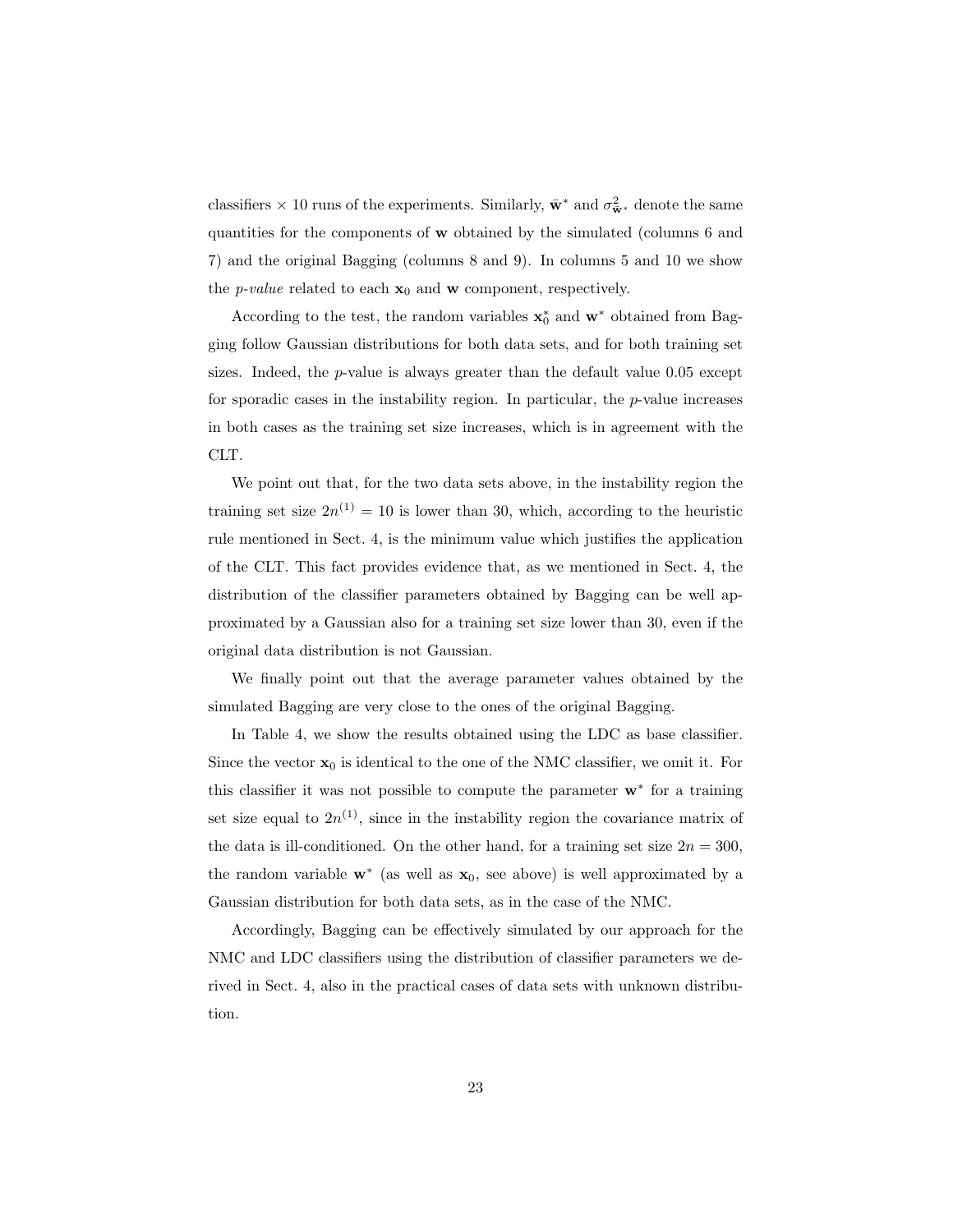## 5.2. Performance comparison

In this section we further compare the original Bagging with its implementation based on our approach (that we implemented according to Sect. 4.6), in terms of their classification performance. For each base classifier and training set size we report the error rate of Bagging,  $E<sub>b</sub>$ , and the relative difference between it and the error rate E<sup>s</sup> of our approach (where 's' stands for "simulated Bagging"), given by  $\frac{E_b - E_s}{E_b}$ . The results are reported in Tables 5–7, respectively for the NMC, LDC and QDC. We report only the average values over the ten runs of our experiments, because the variance was alwys very small: its maximum value (over all classifiers and data sets) was about 0.06, but most of its values were of the order of  $10^{-3}$ . In some cases (denoted by "–" in the tables) it was not possible to use the LDC and QDC, due to their singular covariance matrices. We also summarize the relative differences between the error rates in Fig. 5.2.

Tables 5 and 6 show that our approach provided a classification performance very close to Bagging, when the NMC and LDC were used as the base classifier. The only exception is the LDC on Breast Cancer and Blood datasets: in both cases our approach attained a significantly greater error rate than Bagging, in the first dataset for the training set size equal to  $2n^{(1)}$ , and in the second one for training set sizes equal to  $2n^{(3)}$  and  $2n^{(4)}$ .

When the QDC was used as the base classifier, Table 7 shows a similar trend, with a few more exceptions: our approach attained a significantly greater error rate than Bagging on Breast Cancer (for a training set size of  $2n^{(2)}$ ), Blood (for all training set sizes) and Correlated Gaussian (for the  $2n^{(3)}$  and  $2n^{(4)}$  training set sizes).

The reason of the lower performance attained by our approach when using the LDC and QDC can be twofold. Firstly, if the covariance matrix of the data is ill-conditioned, the accuracy of the approximation of the classifier parameter distribution decreases, as it depends on the inverse of the covariance matrix. Secondly, our assumption that the covariance matrix of bootstrap replicates is constant and equal to the one of the original training set (see Eq. (4)) may be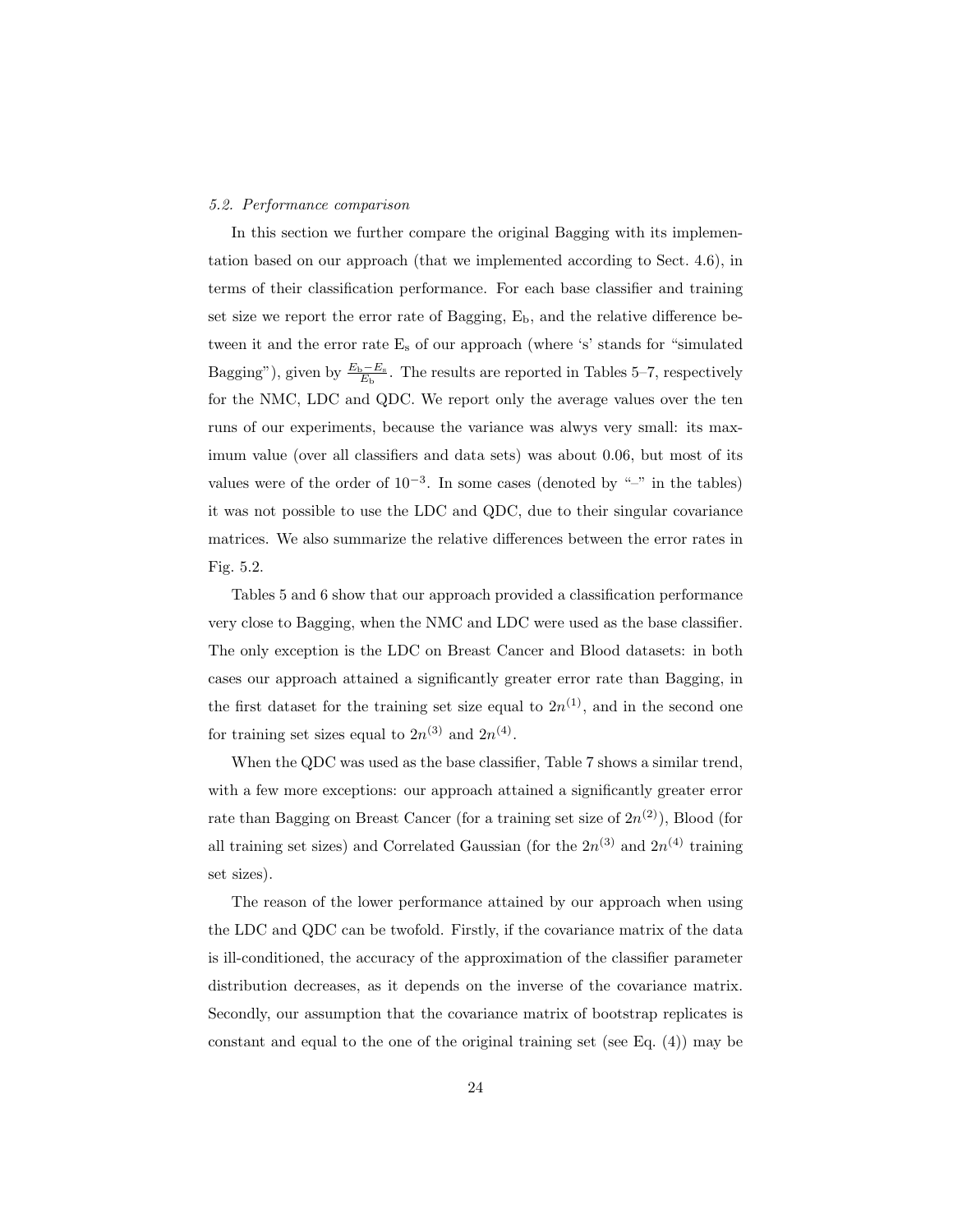## not accurate enough in some cases.

Table 2: NMC base classifier, Uncorrelated Gaussian data set. Comparison between mean value and variance of the  $\mathbf{x}_0^*$  and  $\mathbf{w}^*$  components of the classifier parameter obtained by our approach (columns 1-4) and by Bagging (columns 6-9), for training set sizes  $2n^{(1)} = 10$  and  $2n^{(2)} = 300$ . The p-value for the Normality test (see text) is shown for all the elements of the above vectors obtained by Bagging: a value higher than 0.05 means that the corresponding random variable has a Normal distribution, at the default 5% significance level.

| $2n = 10$                  |                                                     |                        |                                     |         |                                |                                     |                      |                                 |         |
|----------------------------|-----------------------------------------------------|------------------------|-------------------------------------|---------|--------------------------------|-------------------------------------|----------------------|---------------------------------|---------|
|                            | Our approach                                        |                        | <b>Bagging</b>                      |         | Our approach                   |                                     | <b>Bagging</b>       |                                 |         |
| $\bar{\mathbf{x}}_0^{(s)}$ | $\sigma^2_{\bar{\mathbf{x}}^{(s)}_{0}}$             | $\bar{\mathbf{x}}_0^*$ | $\sigma_{\bar{{\mathbf{x}}}_0^*}^2$ | p-value | $\bar{\mathbf{w}}^{(s)}$       | $\sigma^2_{\bar{\mathbf{w}}^{(s)}}$ | $\bar{\mathbf{w}}^*$ | $\sigma_{\bar{\mathbf{w}}^*}^2$ | p-value |
| 0.4403                     | 0.0931                                              | 0.4400                 | 0.0990                              | 0.1469  | 0.5878                         | 0.3842                              | 0.6489               | 0.3935                          | 0.3455  |
| 0.3857                     | 0.0892                                              | 0.3373                 | 0.0990                              | 0.0266  | $-0.7716$                      | 0.4037                              | $-0.6758$            | 0.3935                          | 0.4728  |
| 0.7065                     | 0.0823                                              | 0.6572                 | 0.0929                              | 0.0834  | 0.4011                         | 0.3615                              | 0.3153               | 0.3331                          | 0.0733  |
| 0.6414                     | 0.1020                                              | 0.6813                 | 0.0868                              | 0.0187  | 0.1434                         | 0.4264                              | 0.0212               | 0.4065                          | 0.5000  |
| 0.4841                     | 0.1027                                              | 0.5468                 | 0.1074                              | 0.5000  | $-0.4147$                      | 0.3768                              | $-0.2477$            | 0.4113                          | 0.0015  |
| 0.8863                     | 0.1102                                              | 0.8477                 | 0.0848                              | 0.5000  | 0.4958                         | 0.3852                              | 0.3079               | 0.3650                          | 0.5000  |
| 0.4627                     | 0.0948                                              | 0.4830                 | 0.0976                              | 0.5000  | $-0.3146$                      | 0.3392                              | $-0.2643$            | 0.4209                          | 0.2741  |
| 0.5203                     | 0.1109                                              | 0.4764                 | 0.1172                              | 0.5000  | 0.4820                         | 0.3945                              | 0.4082               | 0.4561                          | 0.2204  |
| 0.7066                     | 0.1143                                              | 0.7031                 | 0.0962                              | 0.0867  | $-0.2706$                      | 0.3986                              | $-0.4562$            | 0.3594                          | 0.5000  |
| 0.7450                     | 0.0765                                              | 0.7418                 | 0.0803                              | 0.2839  | $-0.0418$                      | 0.3623                              | $-0.0799$            | 0.3311                          | 0.5000  |
|                            |                                                     |                        |                                     |         | $2n = 300$                     |                                     |                      |                                 |         |
|                            | Our approach                                        |                        | <b>Bagging</b>                      |         | <b>Bagging</b><br>Our approach |                                     |                      |                                 |         |
| $\bar{\mathbf{x}}_0^{(s)}$ | $\sigma^2_{\underline{\bar{\mathbf{x}}^{(s)}_{0}}}$ | $\bar{\mathbf{x}}_0^*$ | $\sigma^2_{\bar{\mathbf{x}}^*_0}$   | p-value | $\bar{\mathbf{w}}^{(s)}$       | $\sigma^2_{\bar{\mathbf{w}}^{(s)}}$ | $\bar{\mathbf{w}}^*$ | $\sigma^2_{\bar{\mathbf{w}}^*}$ | p-value |
| 0.4644                     | 0.0069                                              | 0.4702                 | 0.0056                              | 0.5000  | 0.5435                         | 0.0222                              | 0.5315               | 0.0174                          | 0.5000  |
| 0.3980                     | 0.0063                                              | 0.4011                 | 0.0056                              | 0.5000  | $-0.6715$                      | 0.0252                              | $-0.6746$            | 0.0209                          | 0.1695  |
| 0.6647                     | 0.0058                                              | 0.6597                 | 0.0052                              | 0.3223  | 0.3376                         | 0.0201                              | 0.3591               | 0.0209                          | 0.5000  |
| 0.6613                     | 0.0051                                              | 0.6582                 | 0.0062                              | 0.5000  | 0.0868                         | 0.0231                              | 0.0724               | 0.0207                          | 0.5000  |
| 0.5131                     | 0.0053                                              | 0.5037                 | 0.0070                              | 0.3422  | $-0.3748$                      | 0.0244                              | $-0.3831$            | 0.0214                          | 0.5000  |
| 0.8822                     | 0.0053                                              | 0.8794                 | 0.0057                              | 0.1412  | 0.4639                         | 0.0221                              | 0.4495               | 0.0241                          | 0.5000  |
| 0.4401                     | 0.0053                                              | 0.4305                 | 0.0047                              | 0.1244  | $-0.3001$                      | 0.0235                              | $-0.3033$            | 0.0244                          | 0.3213  |
| 0.4592                     | 0.0070                                              | 0.4649                 | 0.0057                              | 0.5000  | 0.4066                         | 0.0202                              | 0.4100               | 0.0235                          | 0.2833  |
| 0.7219                     | 0.0054                                              | 0.7212                 | 0.0057                              | 0.5000  | $-0.3173$                      | 0.0276                              | $-0.3455$            | 0.0243                          | 0.5000  |
| 0.7084                     | 0.0054                                              | 0.7079                 | 0.0048                              | 0.4572  | $-0.0302$                      | 0.0206                              | 0.0038               | 0.0215                          | 0.4309  |

## 5.3. Synthesizing new randomization techniques: an example

The above experiments showed that Bagging can be also implemented according to our approach, using the considered base classifiers, thanks to the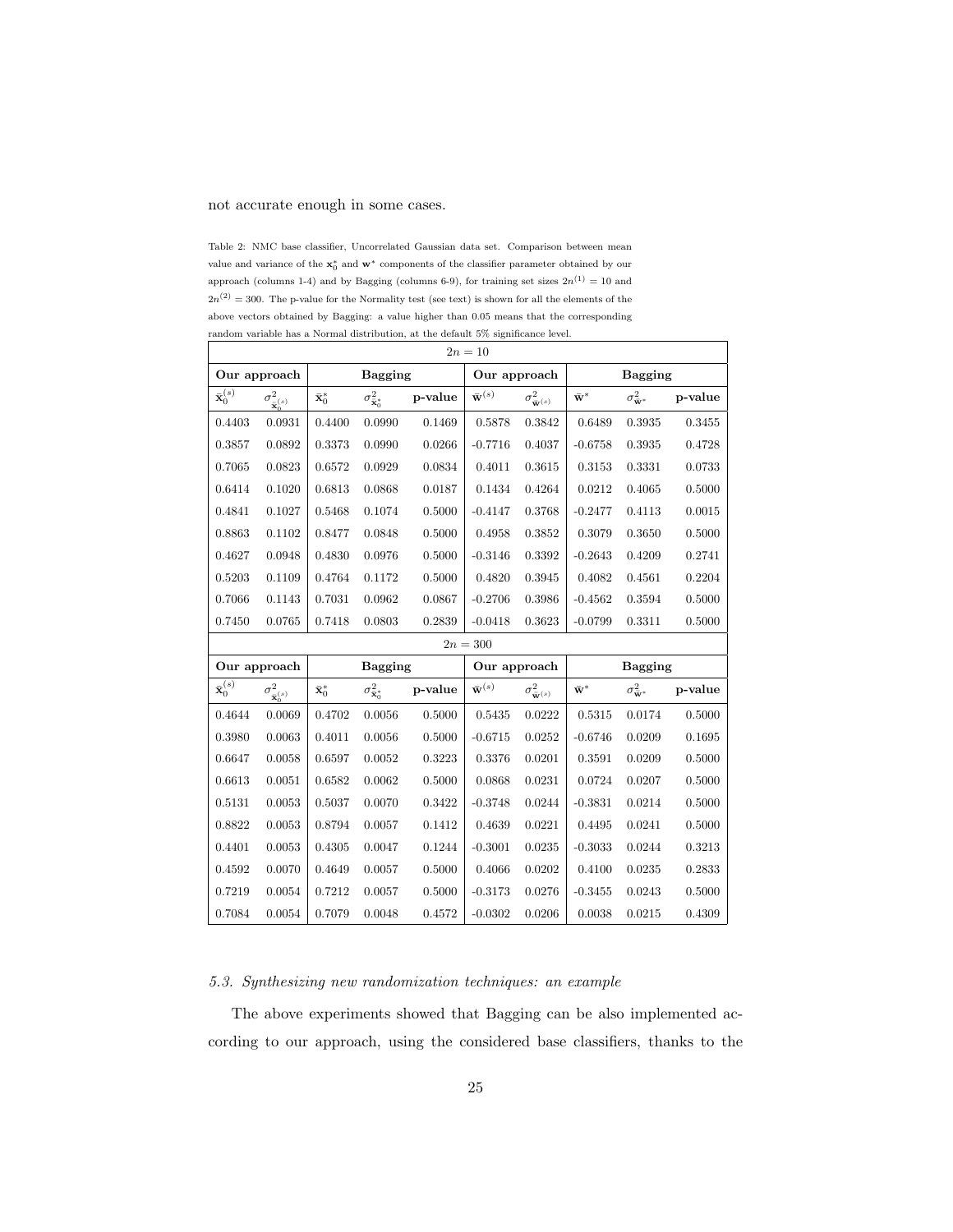| $2n = 10$                  |                                                |                        |                                            |         |                          |                                              |                      |                                          |         |
|----------------------------|------------------------------------------------|------------------------|--------------------------------------------|---------|--------------------------|----------------------------------------------|----------------------|------------------------------------------|---------|
|                            | Our approach                                   |                        | <b>Bagging</b>                             |         |                          | Our approach                                 |                      | <b>Bagging</b>                           |         |
| $\bar{\mathbf{x}}_0^{(s)}$ | $\sigma^2_{\bar{\mathbf{x}}^{(s)}_{0}}$        | $\bar{\mathbf{x}}_0^*$ | $\sigma^2_{\bar{\mathbf{x}}^*_0}$          | p-value | $\bar{\mathbf{w}}^{(s)}$ | $\sigma^2_{\bar{\mathbf{w}}^{(s)}}$          | $\bar{\mathbf{w}}^*$ | $\sigma_{\bar{\mathbf{w}}^*}^2$          | p-value |
| 0.5173                     | 0.0046                                         | 0.5028                 | 0.0036                                     | 0.0769  | $-0.4322$                | 0.0166                                       | $-0.4295$            | 0.0143                                   | 0.1455  |
| 0.3976                     | 0.0034                                         | 0.3973                 | 0.0036                                     | 0.0607  | $-0.5166$                | 0.0149                                       | $-0.5266$            | 0.0143                                   | 0.0014  |
| 0.3925                     | 0.0035                                         | 0.4013                 | 0.0030                                     | 0.5000  | $-0.5028$                | 0.0135                                       | $-0.5095$            | 0.0162                                   | 0.0874  |
| 0.3381                     | 0.0042                                         | 0.3445                 | 0.0050                                     | 0.3038  | $-0.3950$                | 0.0169                                       | $-0.4313$            | 0.0222                                   | 0.5000  |
| 0.3659                     | 0.0035                                         | 0.3638                 | 0.0033                                     | 0.0217  | $-0.2958$                | 0.0125                                       | $-0.3086$            | 0.0131                                   | 0.0124  |
| 0.4575                     | 0.0051                                         | 0.4572                 | 0.0054                                     | 0.0814  | $-0.6217$                | 0.0206                                       | $-0.6151$            | 0.0208                                   | 0.0011  |
| 0.3992                     | 0.0041                                         | 0.4057                 | 0.0031                                     | 0.2081  | $-0.3760$                | 0.0155                                       | $-0.4008$            | 0.0127                                   | 0.5000  |
| 0.3297                     | 0.0048                                         | 0.3674                 | 0.0055                                     | 0.0662  | $-0.4672$                | 0.0229                                       | $-0.4702$            | 0.0232                                   | 0.5000  |
| 0.1789                     | 0.0035                                         | 0.1882                 | 0.0034                                     | 0.0010  | $-0.1596$                | 0.0140                                       | $-0.1542$            | 0.0134                                   | 0.0121  |
|                            |                                                |                        |                                            |         | $2n = 300$               |                                              |                      |                                          |         |
|                            | Our approach                                   |                        | <b>Bagging</b>                             |         |                          | Our approach                                 |                      | <b>Bagging</b>                           |         |
| $\bar{\mathbf{x}}^{(s)}_0$ | $\sigma_{\bar{\mathbf{x}}_0^{(s)}}^2(10^{-3})$ | $\bar{\mathbf{x}}_0^*$ | $\sigma_{\bar{\mathbf{x}}_0^*}^2(10^{-3})$ | p-value | $\bar{\mathbf{w}}^{(s)}$ | $\sigma_{\bar{\mathbf{w}}^{(s)}}^2(10^{-3})$ | $\bar{\mathbf{w}}^*$ | $\sigma^2_{\bar{\mathbf{w}}^*}(10^{-3})$ | p-value |
| 0.5095                     | 0.1989                                         | 0.5061                 | 0.2030                                     | 0.5000  | $-0.4291$                | 0.7989                                       | $-0.4219$            | 0.7421                                   | 0.5000  |
| 0.3940                     | 0.2077                                         | 0.3944                 | 0.2030                                     | 0.3722  | $-0.5236$                | 0.8155                                       | $-0.5226$            | 0.7421                                   | 0.4137  |
| 0.4003                     | 0.2051                                         | 0.3999                 | 0.1650                                     | 0.4124  | $-0.5106$                | 0.7703                                       | $-0.5091$            | 0.7163                                   | 0.0411  |
| 0.3469                     | 0.2295                                         | 0.3467                 | 0.2569                                     | 0.5000  | $-0.4188$                | 0.8968                                       | $-0.4147$            | 0.9767                                   | 0.1936  |
| 0.3698                     | 0.1949                                         | 0.3708                 | 0.1782                                     | 0.5000  | $-0.3192$                | 0.7778                                       | $-0.3165$            | 0.6256                                   | 0.2785  |
| 0.4513                     | 0.2242                                         | 0.4508                 | 0.2821                                     | 0.4785  | $-0.6207$                | 0.8866                                       | $-0.6180$            | 0.9973                                   | 0.4089  |
| 0.4043                     | 0.1995                                         | 0.4035                 | 0.1798                                     | 0.1910  | $-0.3879$                | 0.7424                                       | $-0.3869$            | 0.6274                                   | 0.4889  |
| 0.3572                     | 0.2034                                         | 0.3563                 | 0.3057                                     | 0.4836  | $-0.4524$                | 0.8493                                       | $-0.4563$            | 1.1133                                   | 0.5000  |
| 0.1808                     | 0.1935                                         | 0.1810                 | 0.1453                                     | 0.5000  | $-0.1527$                | 0.7895                                       | $-0.1524$            | 0.6306                                   | 0.5000  |

Table 3: NMC base classifier, Breast Cancer data set. See caption of Table 2 for the details.

accuracy of the approximation of the corresponding classifier parameter distribution that we derived in Sect. 4.

Based on this result, we further investigated a possible implementation of a "synthetic" randomization technique obtained by directly defining the distribution of the classifier parameters. As explained in Sect. 3, in our first attempt we started by modifying the distribution obtained by Bagging. To this aim, we modified the covariance matrix  $\Sigma_{\xi}$  of Eq. (15) into a new covariance matrix defined as  $\Sigma'_{\xi} = n\Sigma_{\xi}$ , *i.e.*:

$$
\Sigma_{\mathbf{x}_0^*} = \frac{\Sigma}{2}, \quad \Sigma_{\mathbf{w}^*} = 2\Sigma, \quad \Sigma_{\mathbf{x}_0^*, \mathbf{w}^*} = \mathbf{0}_{d \times d} \ . \tag{33}
$$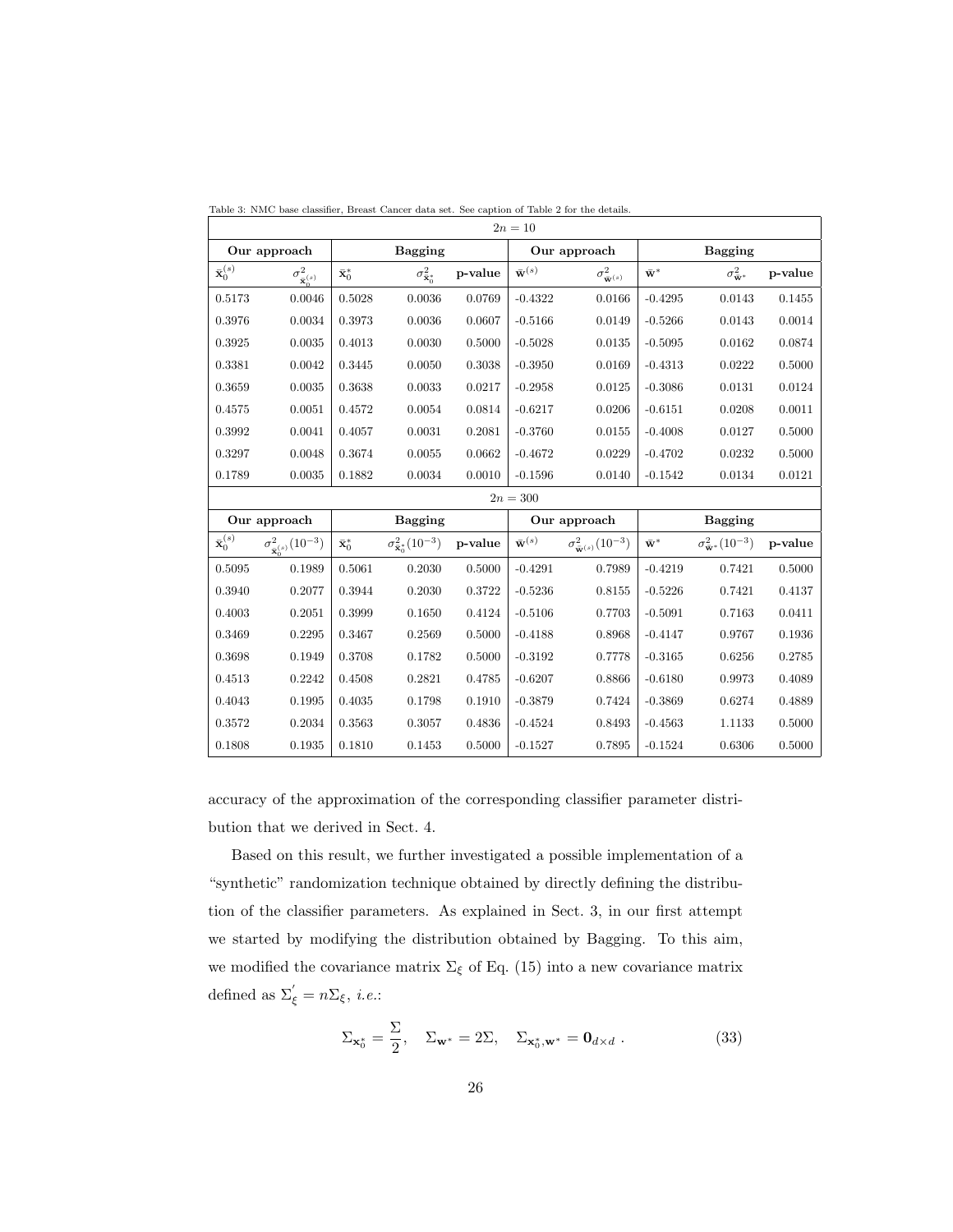| Uncorrelated Gaussian $(2n = 300)$ |                                     |                            |                |                                         |  |  |  |
|------------------------------------|-------------------------------------|----------------------------|----------------|-----------------------------------------|--|--|--|
|                                    | Our approach                        | <b>Bagging</b>             |                |                                         |  |  |  |
| $\bar{\mathbf{w}}^{(s)}$           | $\sigma^2_{\bar{\mathbf{w}}^{(s)}}$ | $\bar{\mathbf{w}}^*$       |                | $\sigma_{\bar{\mathbf{w}}^*}^2$ p-value |  |  |  |
| 0.5672                             | 0.0207                              | 0.5795                     | 0.0276         | 0.5000                                  |  |  |  |
| $-0.6781$                          | 0.0300                              | $-0.6618$                  | 0.0276         | 0.5000                                  |  |  |  |
| 0.4049                             | 0.0391                              | 0.3656                     | 0.0360         | 0.5000                                  |  |  |  |
| 0.0070                             | 0.0262                              | 0.0092                     | 0.0340         | 0.5000                                  |  |  |  |
| $-0.4258$                          | 0.0249                              | $-0.3602$                  | 0.0266         | 0.5000                                  |  |  |  |
| 0.4622                             | 0.0188                              | 0.4743                     | 0.0400         | 0.5000                                  |  |  |  |
| $-0.4187$                          | 0.0330                              | $-0.4022$                  | 0.0363         | 0.5000                                  |  |  |  |
| 0.4642                             | 0.0186                              | 0.4688                     | 0.0346         | 0.5000                                  |  |  |  |
| $-0.3295$                          | 0.0374                              | $-0.3102$                  | 0.0467         | 0.0665                                  |  |  |  |
| $-0.0178$                          | 0.0211                              | $-0.0264$                  | 0.0273         | 0.5000                                  |  |  |  |
|                                    |                                     | Breast Cancer $(2n = 300)$ |                |                                         |  |  |  |
|                                    | Our approach                        |                            | <b>Bagging</b> |                                         |  |  |  |
| $\bar{\mathbf{w}}^{(s)}$           | $\sigma^2_{\bar{\mathbf{w}}^{(s)}}$ | $\bar{\mathbf{w}}^*$       |                | $\sigma_{\bar{\mathbf{w}}^*}^2$ p-value |  |  |  |
| -9.9882                            | 10.8395                             | $-8.7553$                  | 9.0166         | 0.5000                                  |  |  |  |
| $-5.7018$                          | 10.8395                             | $-5.4385$                  | 9.0166         | 0.0208                                  |  |  |  |
| $-4.2521$                          | 9.5173                              | $-3.4918$                  | 6.9907         | 0.5000                                  |  |  |  |
| $-1.7440$                          | 4.5151                              | $-1.4015$                  | 4.9878         | 0.0277                                  |  |  |  |
| $-2.2664$                          | 7.1830                              | $-2.2900$                  | 8.9879         | 0.5000                                  |  |  |  |
| $-11.3144$                         | 6.1746                              | $-11.6187$                 | 7.0698         | 0.0164                                  |  |  |  |
| $-3.6291$                          | 5.9336                              | $-4.4045$                  | 7.0778         | 0.0910                                  |  |  |  |
| $-4.3743$                          | 3.8106                              | $-3.8320$                  | 4.8822         | 0.5000                                  |  |  |  |
| 1.2484                             | 7.9784                              | 0.3680                     | 8.1049         | 0.5000                                  |  |  |  |

Table 4: LDC base classifier, Uncorrelated Gaussian and Breast Cancer datasets. Comparison between the mean value and variance of the w<sup>∗</sup> component of the classifier parameter obtained by our approach and by Bagging (columns 1–2 and 3–4, respectively), for a training set size  $2n = 300$ , and p-value for the Normality test (see caption of Table 2 for the details).

Intuitively, we expect that increasing the variance of the parameter distribution results in a greater diversity among the individual classifiers, and thus in their lower average accuracy. In other words, this should shift the accuracydiversity trade-off in favour of a higher diversity. Accordingly, for comparison we also applied the *Nice Bagging* technique proposed in [8] for discarding "poor" individual classifiers: it simply works by adding to the ensemble only classifiers exhibiting a lower error rate than the one of a base classifier trained on the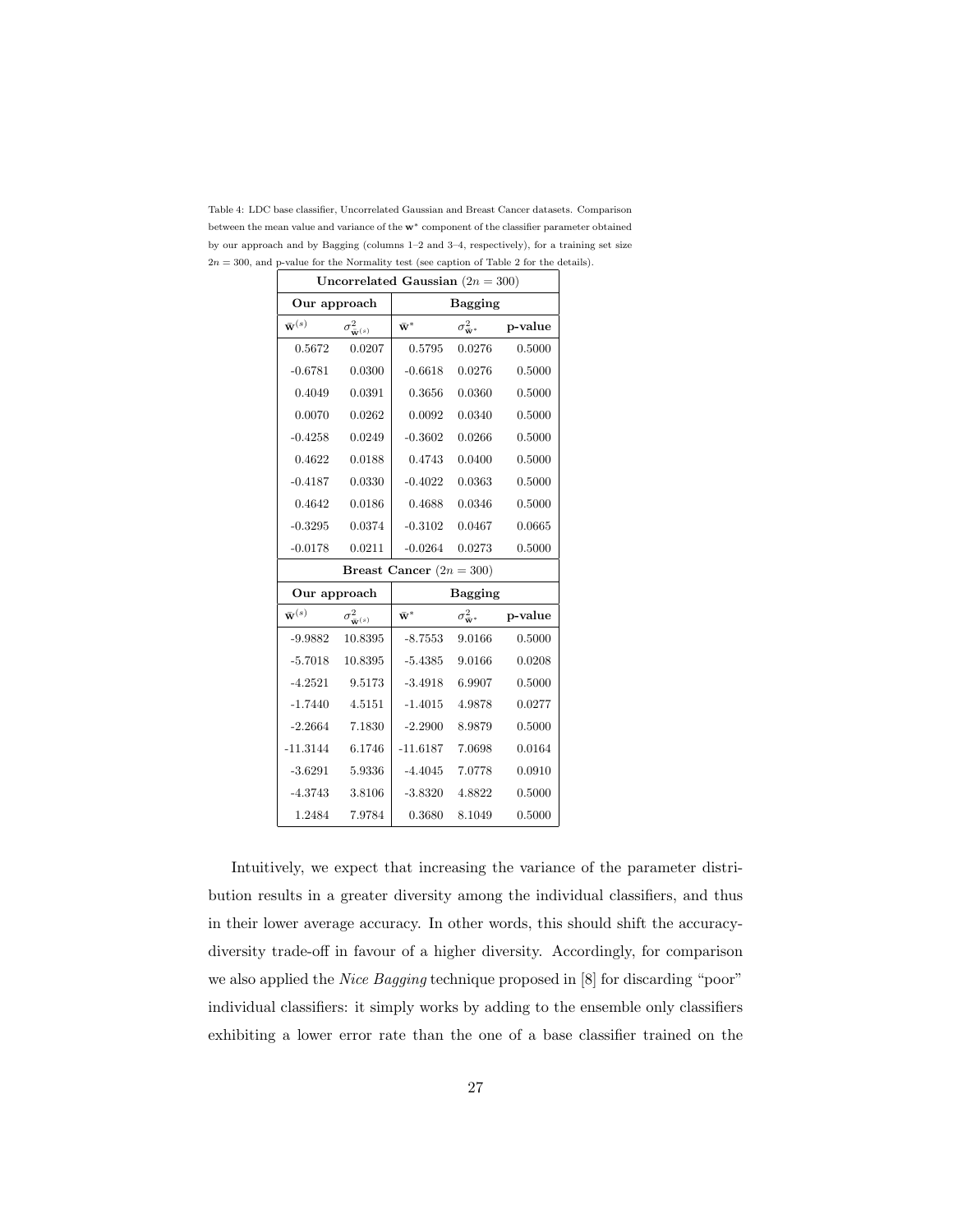|                       | Training set size |            |            |            |  |  |
|-----------------------|-------------------|------------|------------|------------|--|--|
| <b>Dataset</b>        | $2n^{(1)}$        | $2n^{(2)}$ | $2n^{(3)}$ | $2n^{(4)}$ |  |  |
| Uncorrelated Gaussian | 0.346             | 0.303      | 0.295      | 0.294      |  |  |
| German                | 0.458             | 0.362      | 0.368      | 0.369      |  |  |
| Pima                  | 0.440             | 0.346      | 0.340      | 0.344      |  |  |
| <b>Breast</b>         | 0.044             | 0.041      | 0.041      | 0.041      |  |  |
| <b>Blood</b>          | 0.372             | 0.327      | 0.333      | 0.327      |  |  |
| Correlated Gaussian   | 0.290             | 0.285      | 0.296      | 0.300      |  |  |
| <b>Ilpd</b>           | 0.476             | 0.444      | 0.450      | 0.446      |  |  |
| <b>Bands</b>          | 0.415             | 0.411      | 0.415      | 0.414      |  |  |
| Ionosphere            | 0.225             | 0.259      | 0.259      | 0.259      |  |  |
| Heart                 | 0.370             | 0.352      | 0.346      | 0.343      |  |  |

Table 5: NMC base classifier: error rates of Bagging for the different training set sizes.

original training set, where the error rate is estimated on the same training set.

We carried out these experiments using only the NMC as base classifier. For reference, we compare the classification performance of our approach, with and without using the Nice Bagging technique, with the performance of the original Nice Bagging and Bagging, respectively. The results are reported in Table 8 and Fig. 5.3.

It can be seen that our "synthetic" randomization technique attained a performance which is "reasonable", in the sense that it is close to the one of "real" randomization techniques like Bagging and Nice Bagging; in particular, it even outperformed such techniques on Breast Cancer (for all training set sizes), Blood and Ilpd (for training set sizes  $2n^{(3)}$  and  $2n^{(4)}$ ), and Heart (except for the smallest training set size).

This is a first evidence of the viability of our alternative randomization approach, which motivates further investigations on criteria for defining suitable distributions of classifier parameters.

## 6. Discussion and conclusions

We proposed a novel approach to randomization-based techniques for classifier ensemble construction. It is based on modeling the probability distribution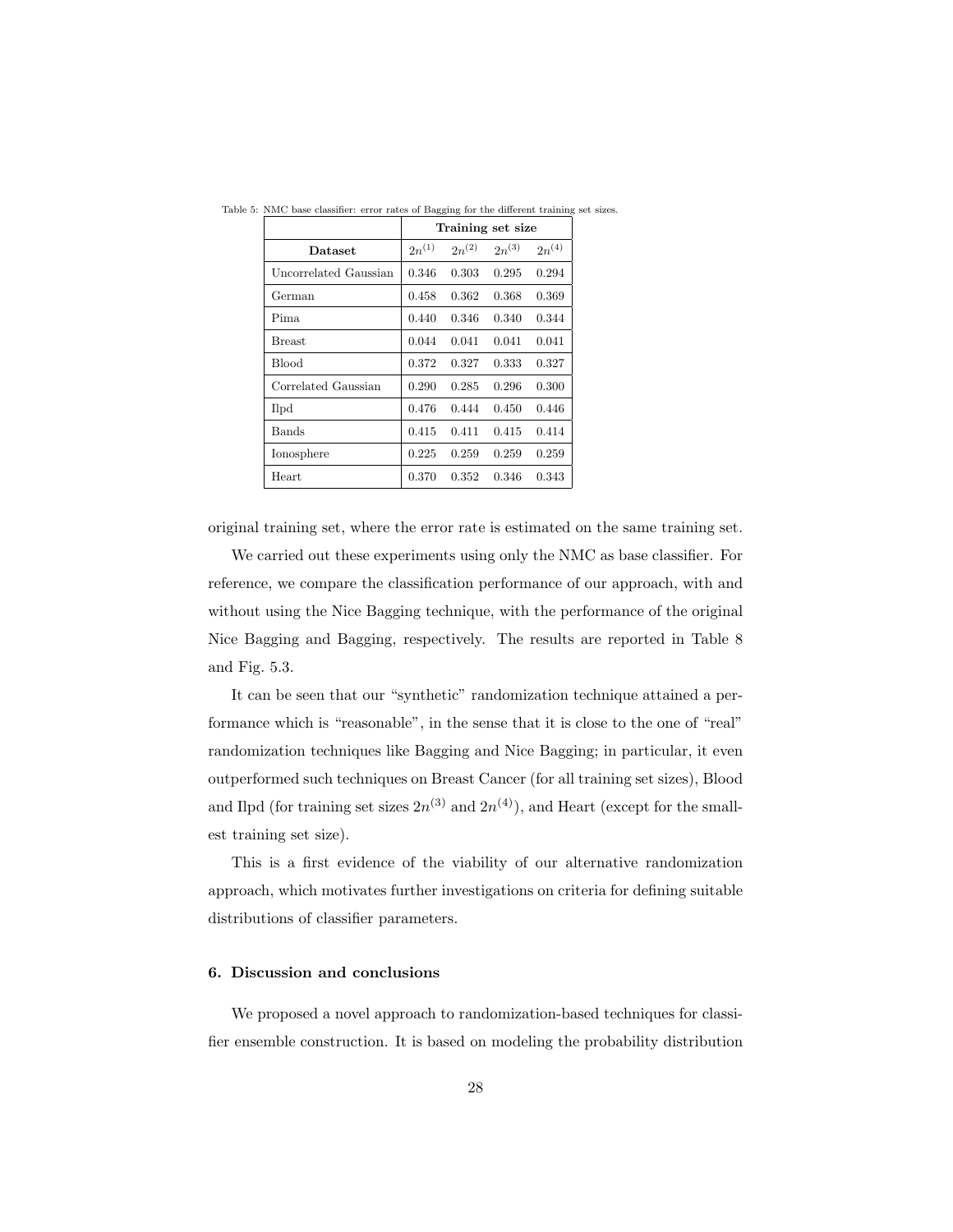|                       | Training set size |            |            |            |  |  |
|-----------------------|-------------------|------------|------------|------------|--|--|
| Dataset               | $2n^{(1)}$        | $2n^{(2)}$ | $2n^{(3)}$ | $2n^{(4)}$ |  |  |
| Uncorrelated Gaussian | 0.398             | 0.271      | 0.263      | 0.264      |  |  |
| German                | 0.452             | 0.306      | 0.276      | 0.233      |  |  |
| Pima.                 | 0.323             | 0.244      | 0.231      | 0.234      |  |  |
| <b>Breast</b>         | 0.088             | 0.035      | 0.037      | 0.038      |  |  |
| Correlated Gaussian   | 0.169             | 0.071      | 0.066      | 0.070      |  |  |
| <b>Ilpd</b>           | 0.471             | 0.399      | 0.315      | 0.305      |  |  |
| Heart                 | 0.428             | 0.333      | 0.287      | 0.269      |  |  |
| <b>Blood</b>          | 0.431             | 0.355      | 0.207      | 0.207      |  |  |
| <b>Bands</b>          | 0.441             | 0.382      | 0.341      | 0.337      |  |  |

Table 6: LDC base classifier: error rates of Bagging for the different training set sizes.

Table 7: QDC base classifier: error rates of Bagging for the different training set sizes.

| Training set size |            |            |            |  |  |
|-------------------|------------|------------|------------|--|--|
| $2n^{(1)}$        | $2n^{(2)}$ | $2n^{(3)}$ | $2n^{(4)}$ |  |  |
| 0.500             | 0.363      | 0.326      | 0.289      |  |  |
| 0.381             | 0.321      | 0.275      | 0.287      |  |  |
|                   | 0.072      | 0.064      | 0.045      |  |  |
|                   | 0.381      | 0.375      | 0.257      |  |  |
| 0.499             | 0.391      | 0.175      | 0.145      |  |  |
| 0.438             | 0.420      | 0.443      | 0.426      |  |  |
| 0.515             | 0.206      | 0.204      | 0.211      |  |  |
|                   |            |            |            |  |  |

of the parameters of a given base classifier induced by the use of a given randomization technique, for a given learning algorithm and training set. The classifiers of the ensemble can then be obtained by directly and independently sampling their parameter values from such a distribution, instead of actually manipulating the training data and running the chosen learning algorithm for each of them.

On the one hand, our approach can be applied to existing randomization techniques only if the induced parameter distribution can be analytically derived or can be at least approximated, which can be difficult from some techniques, base classifiers and learning algorithms. In this case, the main practical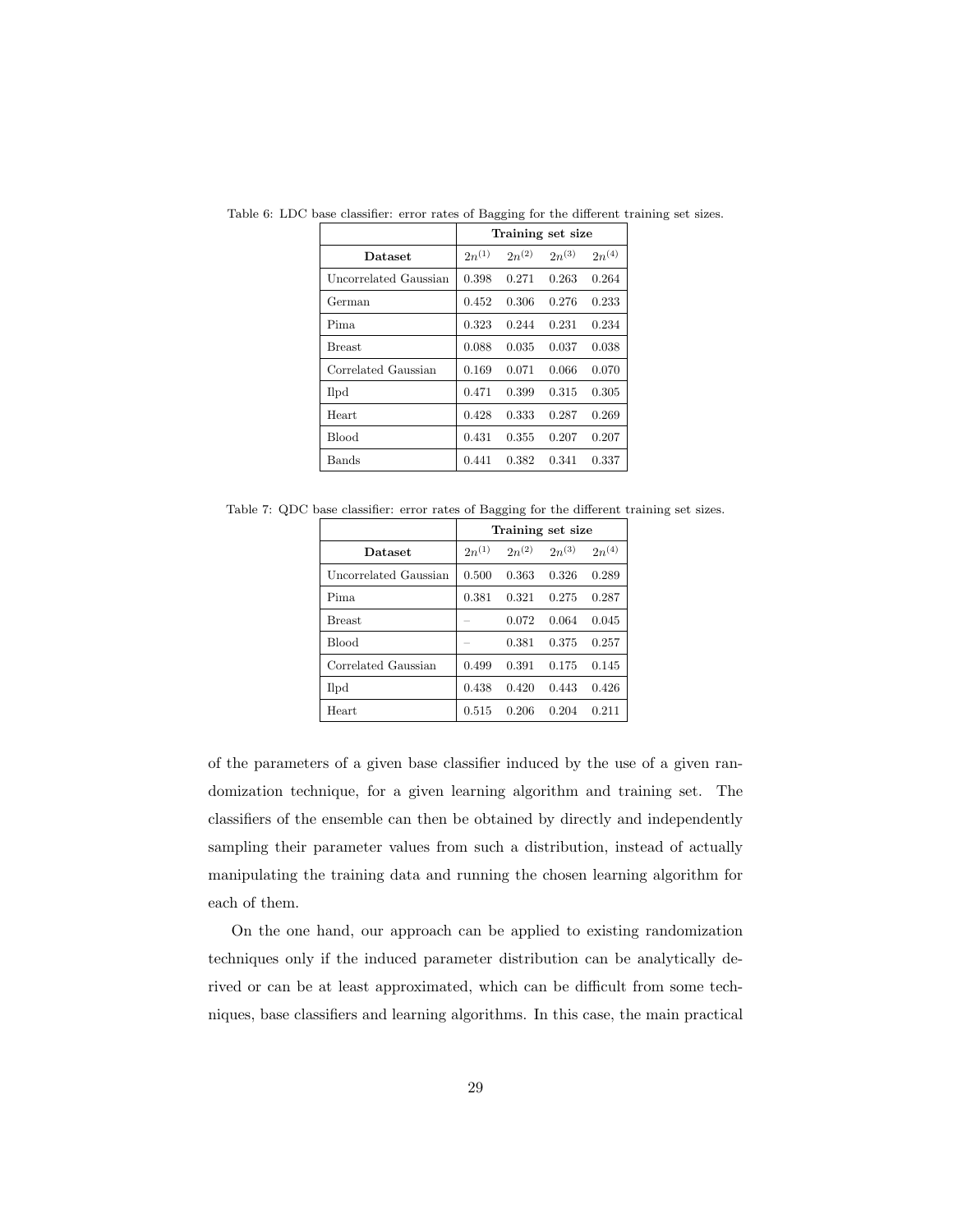|                |              | Training set size |            |            |            |  |  |
|----------------|--------------|-------------------|------------|------------|------------|--|--|
| <b>Dataset</b> | Method       | $2n^{(1)}$        | $2n^{(2)}$ | $2n^{(3)}$ | $2n^{(4)}$ |  |  |
| UncGaussian    | Bagging      | 0.346             | 0.289      | 0.283      | 0.280      |  |  |
|                | Nice Bagging | 0.230             | 0.306      | 0.320      | 0.321      |  |  |
| German         | Bagging      | 0.403             | 0.366      | 0.367      | 0.366      |  |  |
|                | Nice Bagging | 0.353             | 0.351      | 0.353      | 0.350      |  |  |
| Pima.          | Bagging      | 0.382             | 0.350      | 0.343      | 0.340      |  |  |
|                | Nice Bagging | 0.418             | 0.333      | 0.346      | 0.340      |  |  |
| <b>Breast</b>  | Bagging      | 0.044             | 0.039      | 0.039      | 0.040      |  |  |
|                | Nice Bagging | 0.0393            | 0.0364     | 0.0364     | 0.0364     |  |  |
| <b>Blood</b>   | Bagging      | 0.349             | 0.340      | 0.343      | 0.340      |  |  |
|                | Nice Bagging | 0.349             | 0.348      | 0.334      | 0.334      |  |  |
| CorrGaussian   | Bagging      | 0.315             | 0.308      | 0.308      | 0.306      |  |  |
|                | Nice Bagging | 0.230             | 0.306      | 0.320      | 0.321      |  |  |
| Ilpd           | Bagging      | 0.451             | 0.442      | 0.449      | 0.454      |  |  |
|                | Nice Bagging | 0.458             | 0.465      | 0.445      | 0.448      |  |  |
| <b>Bands</b>   | Bagging      | 0.408             | 0.390      | 0.392      | 0.392      |  |  |
|                | Nice Bagging | 0.437             | 0.429      | 0.427      | 0.427      |  |  |
| Ionosphere     | Bagging      | 0.276             | 0.272      | 0.282      | 0.269      |  |  |
|                | Nice Bagging | 0.193             | 0.230      | 0.206      | 0.207      |  |  |
| Heart          | Bagging      | 0.341             | 0.337      | 0.337      | 0.335      |  |  |
|                | Nice Bagging | 0.382             | 0.370      | 0.365      | 0.359      |  |  |

Table 8: Error rates of Bagging and Nice Bagging, using NMC as the base classifier.

advantage is the reduction of processing cost in the ensemble construction stage.

On the other hand, this approach may also enable the definition of novel, "synthetic" randomization techniques, by explicitly defining a suitable parameter distribution for a given base classifier, without deriving it from an actual data manipulation procedure. The crucial point in this case is to define a distribution that can provide a good trade-off between accuracy and diversity of the resulting classifiers, in terms of the corresponding ensemble performance. To this aim, a useful starting point is the analysis of the parameter distribution induced by existing randomization techniques. In this work we made a first step in this direction: first, we analytically derived the parameter distribution induced by Bagging on three well-known classifiers; second, we modified the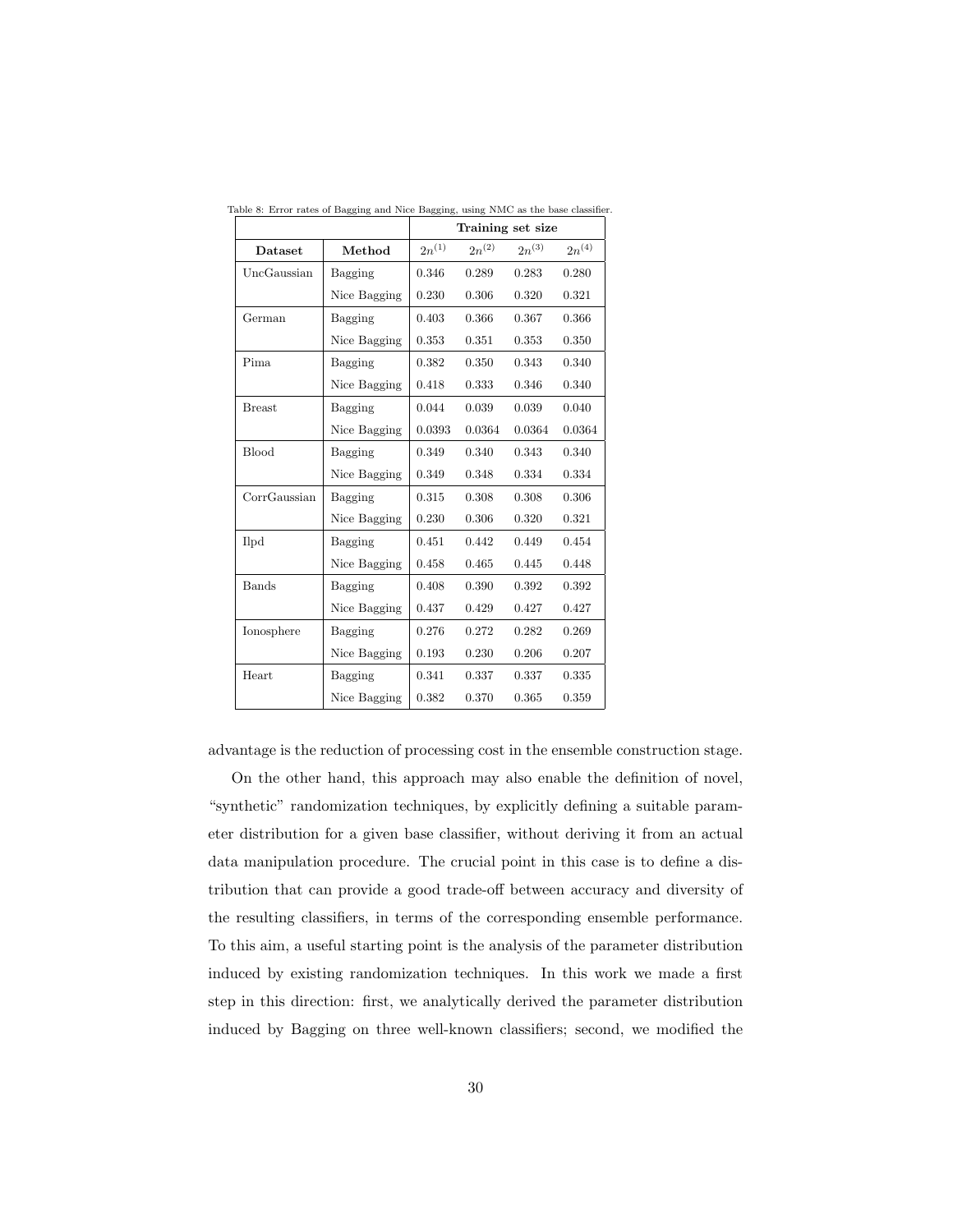derived distribution (only for the NMC, as a preliminary attempt) to obtain a different, "synthetic" randomization technique.

Our results have shown that the parameter distribution induced by Bagging on the considered classifiers can be approximated by a Gaussian, parametrized by the statistics estimated from the original training set. The accuracy of such an approximation increases as the training set size  $n$  increases, and is already good for  $n \approx 30$ . This is witnessed by the corresponding ensemble performance, which turned out to be very close to the one of Bagging on several benchmark data sets, especially when the base classifier is the NMC.

The accuracy of our approximation could be further increased by deriving also the distribution of the sample covariance matrix of bootstrap replicates of the training set, that in our derivations was assumed to be a constant value.

Our analytical results are limited to a single randomization technique (Bagging) and to three classifiers (NMC, LDC and QDC). Deriving the parameter distribution for other techniques or classifiers (e.g., Bagging applied to neural networks, or the Random Forests technique) can be more difficult, but is an obvious and very interesting follow-up of this work. Another necessary and interesting follow-up is to investigate criteria for defining novel randomization techniques through the direct definition of the corresponding parameter distribution.

#### Acknowledgement

This work has been partly supported by the project "Computational quantum structures at the service of pattern recognition: modeling uncertainty" [CRP-59872] funded by Regione Autonoma della Sardegna, L.R. 7/2007, Bando 2012.

## References

[1] L.I. Kuncheva, Combining Pattern Classifiers, Second Edition, John Wiley & Sons, Inc, Hoboken, NJ, USA, 2014.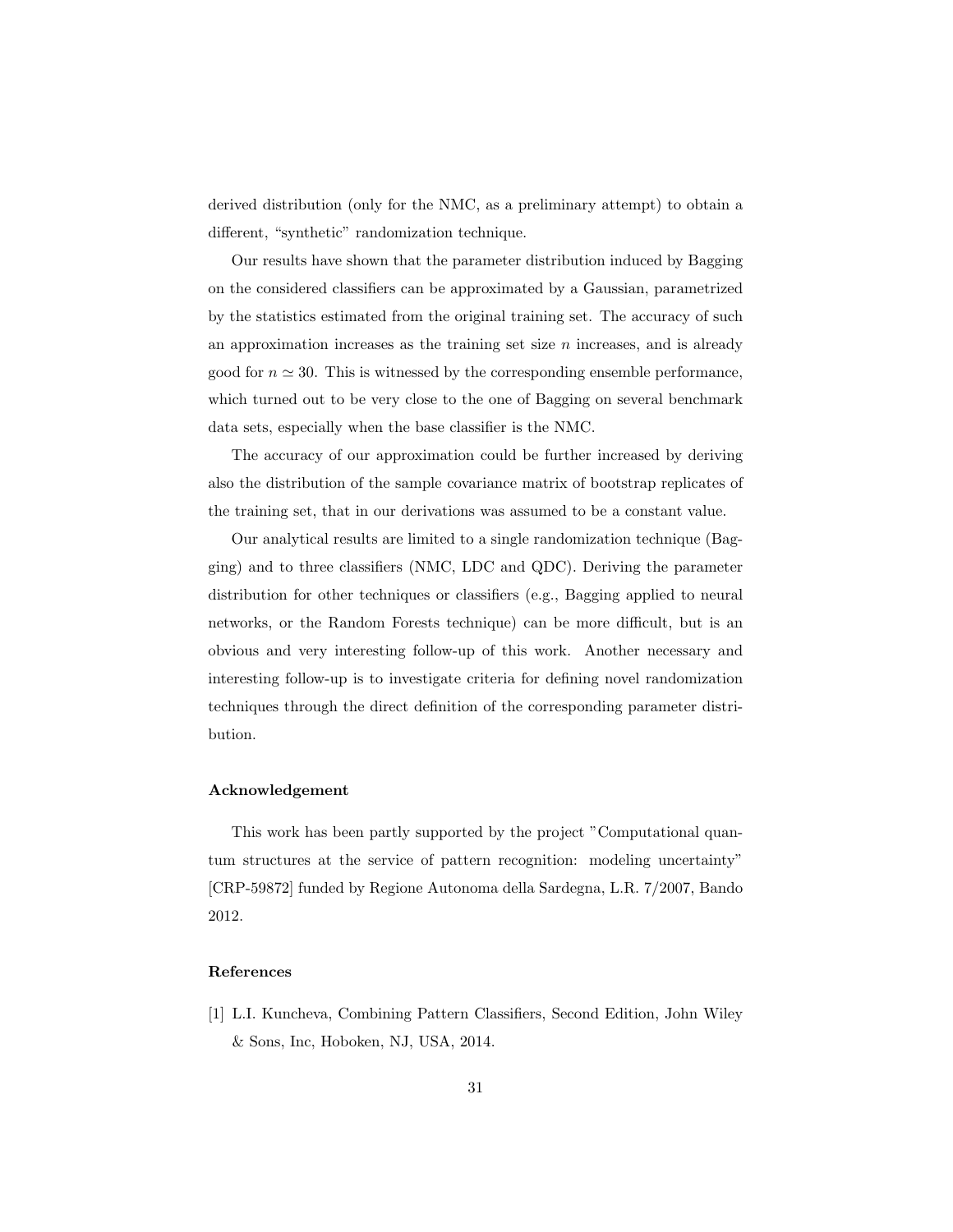- [2] Z.-H. Zhou, Ensemble Methods: Foundations and Algorithms, Chapman & Hall/CRC, 2012.
- [3] T.K. Ho, The random subspace method for constructing decision forests, IEEE Trans. Patt. Anal. Mach. Intell. 20 (1998) 832–844.
- [4] L. Breiman, Random Forests, Machine Learning. 45 (2001) 5–32.
- [5] L. Breiman, Bagging Predictors, Machine Learning. 24 (1996) 123–140.
- [6] J.J. Rodriguez, L.I. Kuncheva, C.J. Alonso, Rotation Forest: A New Classifier Ensemble Method, IEEE Trans. Patt. Anal. Mach. Intell. 28 (2006) 1619–1630.
- [7] Y. Freund, R.E. Schapire, Experiments with a New Boosting Algorithm, In Int. Conf. on Machine Learning (1996), pp. 148–156.
- [8] M. Skurichina, R.P.W. Duin, Bagging for linear classifiers, Pattern Recognition. 31 (1998) 909–930.
- [9] G. Fumera, F. Roli, A. Serrau, A Theoretical Analysis of Bagging as a Linear Combination of Classifiers, IEEE Trans. Pattern Anal. Machine Intell. 30, 1293–1299.
- [10] R. Tibshirani, Bias, Variance and Prediction Error for Classification Rules, (1996).
- [11] D.H. Wolpert, W.G. Macready, An Efficient Method To Estimate Bagging's Generalization Error, Machine Learning 35 (1999) 41–55.
- [12] Y. Grandvalet, Bagging Equalizes Influence, Machine Learning 55 (2004) 251–270.
- [13] M. Skurichina, R.P.W. Duin, Bagging, Boosting and the Random Subspace Method for Linear Classifiers, Patt. Anal. Appl. 5 (2002) 121–135.
- [14] B. Efron, R.J. Tibshirani, An Introduction to the Bootstrap, Chapman & Hall/CRC, 1993.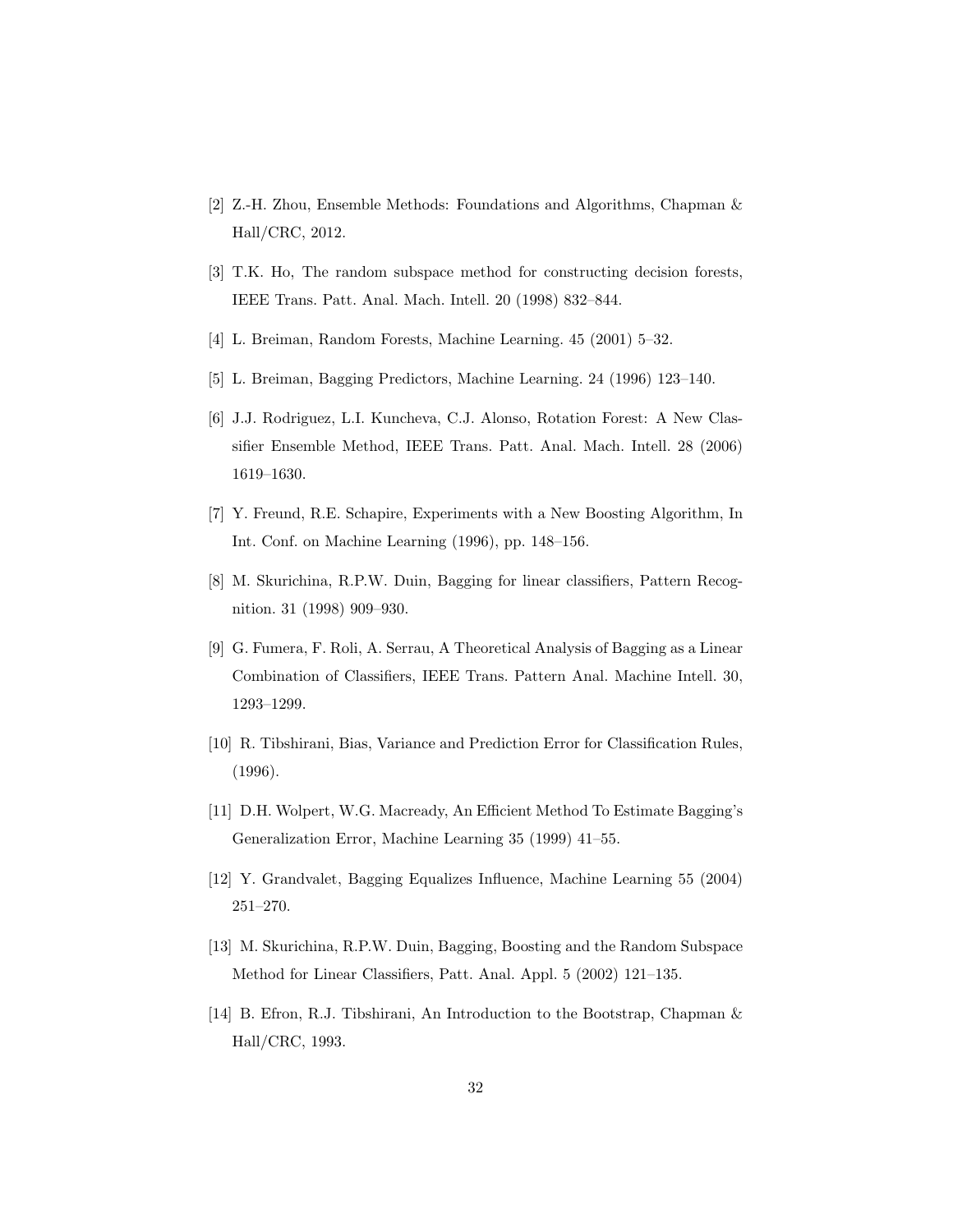- [15] J.T. Kent, T.J. Hainsworth, Confidence intervals for the noncentral chisquared distribution, J. of Stat. Planning and Inference. 46 (1995) 147–159.
- [16] C.M. Jarque, A.K. Bera, A Test for Normality of Observations and Regression Residuals, Int. Stat. Rev. 55 (1987) 163.
- [17] R.A. Fisher, Statistical Methods for Research Workers, (1925), Oliver & Boyd, Edinburgh.
- [18] B. Mandelbrot, The Pareto-Levy Law and the Distribution of Income, International Economic Review 1 (1960) 79.
- [19] R.V. Hogg and A. T. Craig: Introduction to Mathematical Statistics. The Macmillan Company, New York (1978).
- [20] H. Hotelling, The Generalization of Student??s Ratio, in: Breakthroughs in Statistics, Springer, 1992, pp. 54–65.
- [21] S. Kotz, N. Balakrishnan, N.L. Johnson, Continuous Multivariate Distributions, John Wiley & Sons, 2005.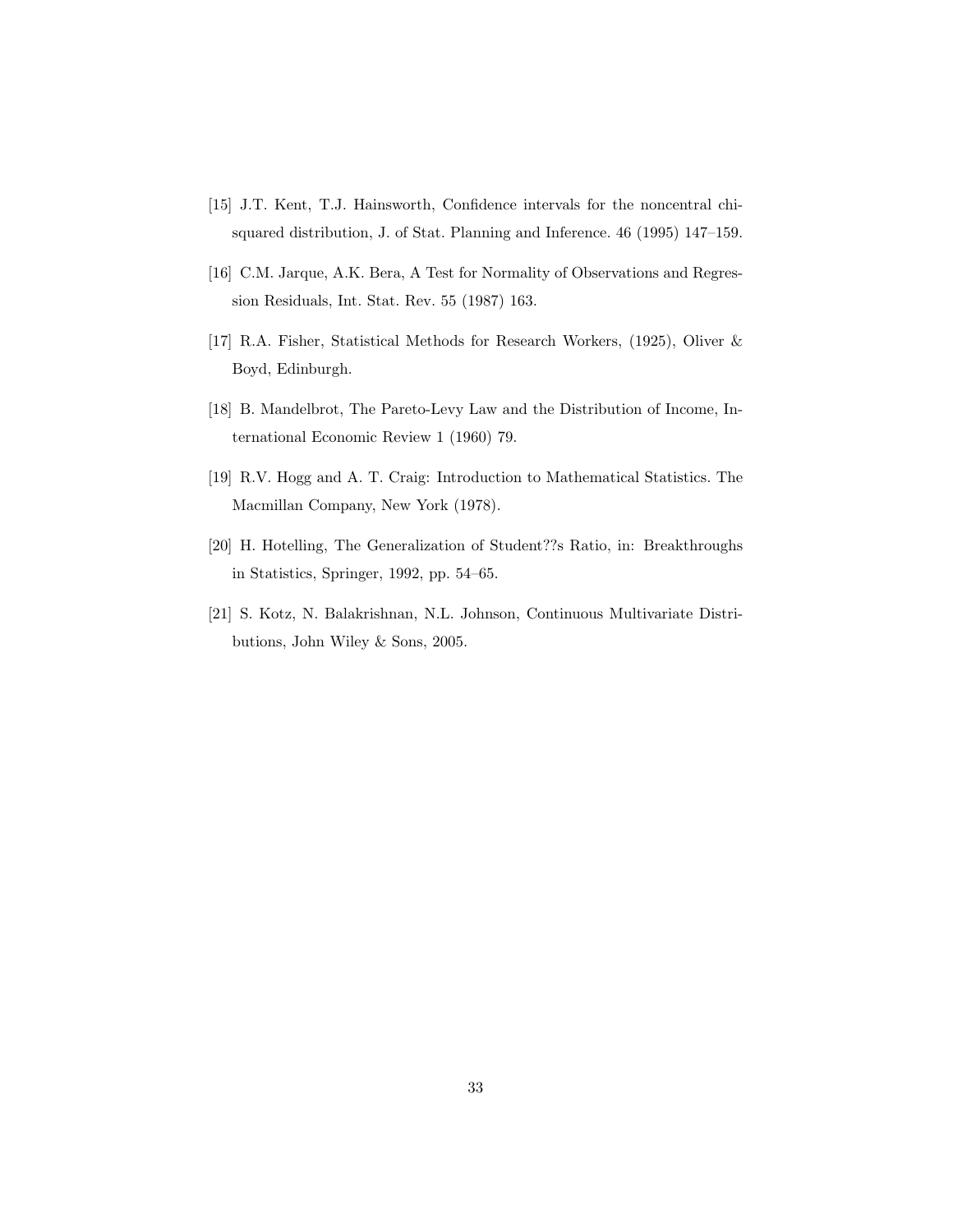

Figure 1: Relative difference between the error rate of Bagging and of our approach that simulates Bagging, for the different training set sizes, on all data sets. Base classifiers: NMC (top), LDC (middle), QDC (bottom).